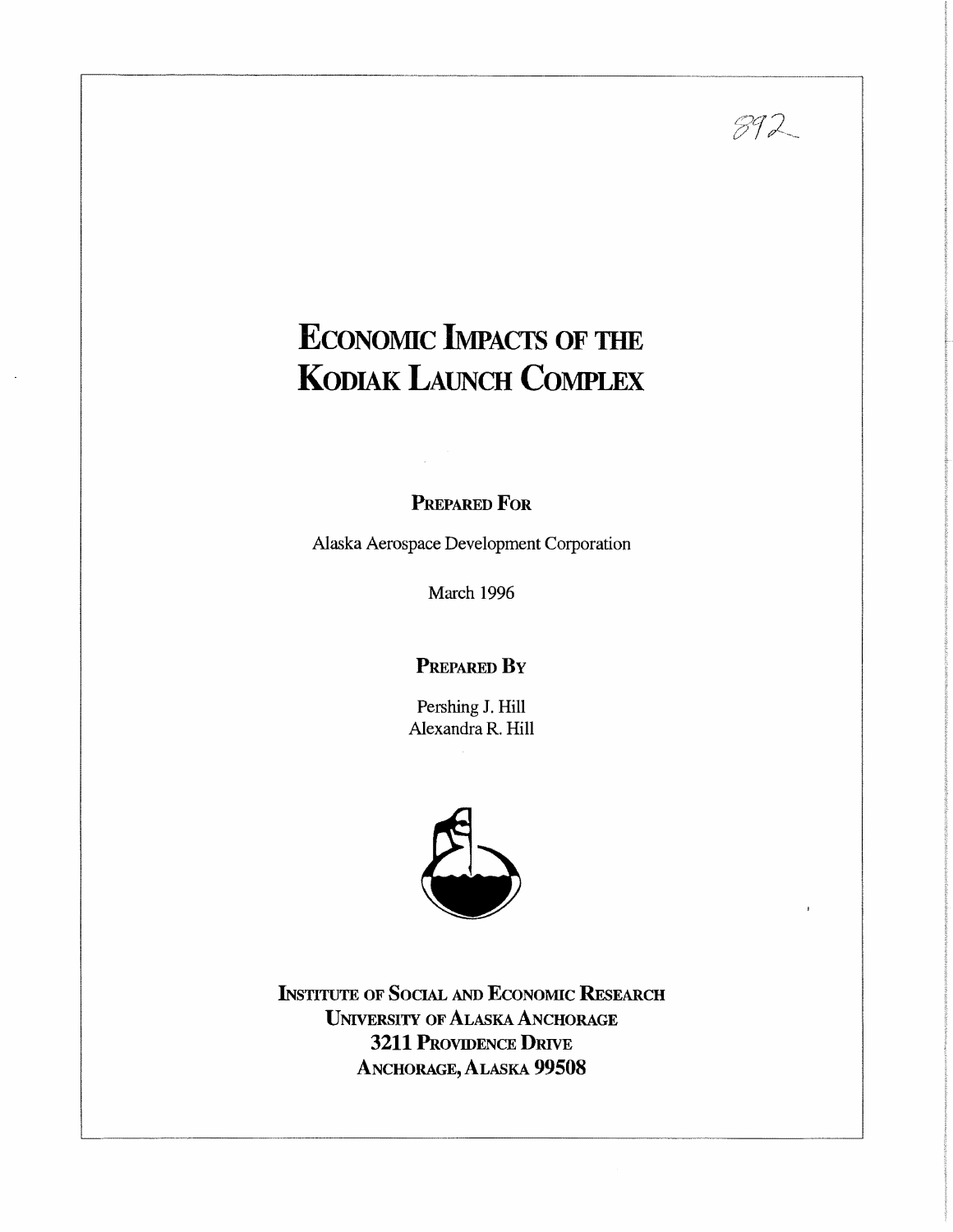# **ExECUTIVE SUMMARY: ECONOMIC IMPACTS OF PROPOSED KODIAK LAUNCH FACILITY**

he Alaska Aerospace Development Corporation hopes to build a commercial satellite launch facility on Kodiak Island during the next several years. The facility would launch small satellites and small to medium rockets into polar, low-earth orbits. It would be one of the few commercial launch facilities in the U.S. and would compete in a rapidly-growing market.

MDC hired the Institute of Social and Economic Research (ISER) at the University of Alaska Anchorage to examine the potential economic impacts of such a facility.

50 to 140 jobs, mostly in aerospace, retail trade, food, and lodging.

• These jobs would increase local employment by 0.5 to 1.5 percent--which would represent the equivalent of adding a major employer (although the jobs would be scattered among many employers).

• It would also add \$1.5 to \$4 .2 million per year in Kodiak payroll. That would be an increase of .5 to 1.5 percent in Kodiak personal income.

The economy of the Kodiak Island Borough depends heavily on the commercial fishing industry (including both seafood harvesting and processing) and on government (particularly the U.S. Coast Guard station at Kodiak). The proposed facility; to be known as the Kodiak Launch Complex, would not change the basic picture of the Kodiak economy.

• The launch facility would add a new dimension to the economy-one that would not be affected by the fluctuations in resource prices and the restructuring taking place in the federal government.

• Building the facility would temporarily increase Kodiaks construction employment by more than 50 percent. Construction expenditures would add \$4.5 million to income of Kodiak residents and another \$4.7 million to income of other Alaska residents.

• Depending on the number of launches per year, launch facility operations would generate



## **ESTIMATED ECONOMIC IMPACTS OF KODIAK LAUNCH COMPLEX**

|                                                                                                                                 | <b>KODIAK</b> | <b>OTHER ALASKA</b>  | <b>TOTAL</b>         |  |  |  |  |
|---------------------------------------------------------------------------------------------------------------------------------|---------------|----------------------|----------------------|--|--|--|--|
| <b>CONSTRUCTION</b><br>Payroll \$4.6 million<br>Employment                                                                      | -134          | \$4.7 million<br>137 | \$9.3 million<br>271 |  |  |  |  |
| OPERATION*<br>\$0.3-\$1.3 million<br>Payroll \$1.4-\$4.2 million<br>$$1.7-$5.5 million$<br>Employment 52-139<br>63-186<br>11-47 |               |                      |                      |  |  |  |  |
| *Estimated range of effects, at anywhere from 3 to 9 launches per year                                                          |               |                      |                      |  |  |  |  |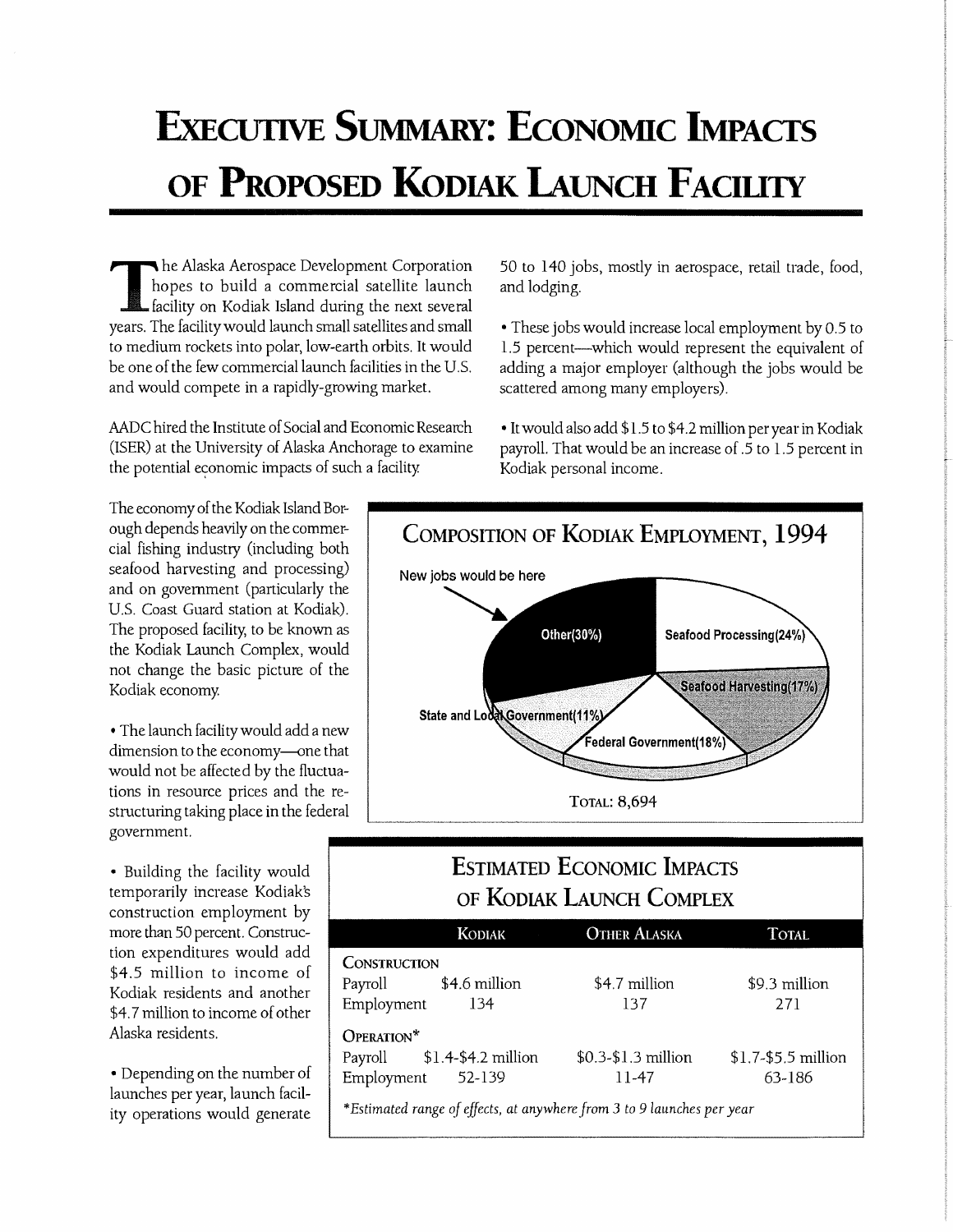# **TABLE OF CONTENTS**

# **ECONOMIC IMPACTS OF THE KODIAK LAUNCH COMPLEX**

|                                                                                                             | <b>Introduction and Description of Project</b>                                                                                                                                                                                                                                                                                                                                                                                                                                                        | $\mathbf{1}$                                                                                                          |
|-------------------------------------------------------------------------------------------------------------|-------------------------------------------------------------------------------------------------------------------------------------------------------------------------------------------------------------------------------------------------------------------------------------------------------------------------------------------------------------------------------------------------------------------------------------------------------------------------------------------------------|-----------------------------------------------------------------------------------------------------------------------|
| Tourism                                                                                                     | The Kodiak Economy Today<br>Commercial Fishing<br>U.S. Coast Guard<br>Timber and Lumber Industry<br>Total Kodiak Employment                                                                                                                                                                                                                                                                                                                                                                           | $\mathbf{2}$<br>$\sqrt{2}$<br>$\overline{\mathbf{4}}$<br>$\overline{4}$<br>$\overline{\mathcal{L}}$<br>$\overline{4}$ |
| Methodology                                                                                                 |                                                                                                                                                                                                                                                                                                                                                                                                                                                                                                       | $\boldsymbol{9}$                                                                                                      |
| Operations                                                                                                  | <b>Expenditure Assumptions</b><br><b>Construction Expenditures</b>                                                                                                                                                                                                                                                                                                                                                                                                                                    | 11<br>11<br>12                                                                                                        |
| <b>Economic Impacts</b>                                                                                     | <b>Construction Impact</b><br><b>Operation Impact</b>                                                                                                                                                                                                                                                                                                                                                                                                                                                 | 19<br>19<br>21                                                                                                        |
| Tourism<br>Other Effects                                                                                    | <b>Non-Quantifiable Effects</b>                                                                                                                                                                                                                                                                                                                                                                                                                                                                       | 25<br>25<br>26                                                                                                        |
| Table 1<br>Table 2<br>Table 3<br>Table 4<br>Table 5<br>Table 6<br>Table 7<br>Table 8<br>Table 9<br>Table 10 | Population of Kodiak Island, 1995<br>Kodiak's Top 15 Employers, 1994<br>Total Kodiak Employment, 1994<br>Employment and Earnings in Kodiak Island Borough, 1994<br>Kodiak Local Area Personal Income, 1984-89<br><b>Construction Total</b><br><b>Yearly Maintenance Costs</b><br>Net Additional Costs Per Launch<br>Local Expenses by the Launch Principal<br>Annual Expenditures, 3 Launchers Per Year<br>Annual Expenditures, 6 Launchers Per Year<br>Annual Expenditures, 9 Launchers Per Year     | 5<br>5<br>6<br>$\overline{7}$<br>$8\,$<br>11<br>12<br>13<br>13<br>14<br>15<br>16                                      |
| Table 11<br>Table 12<br>Table 13<br>Table 14<br>Table 15<br>Table 16<br>Table 17<br>Table 18                | Reported Expenditures for Business and Business/Pleasure Alaska Visitors<br><b>Visitor Characteristic Assumptions</b><br>Tourism Expenses Per Launch<br><b>Annual Tourism Expense Estimates</b><br>Kodiak Launch Facility Economic Impacts: Construction Phase<br>Kodiak Launch Facility Economic Impacts: Operating at 3 Launches Per Year<br>Kodiak Launch Facility Economic Impacts: Operating at 6 Launches Per Year<br>Kodiak Launch Facility Economic Impacts: Operating at 9 Launches Per Year | 17<br>18<br>18<br>18<br>20<br>22<br>23<br>24                                                                          |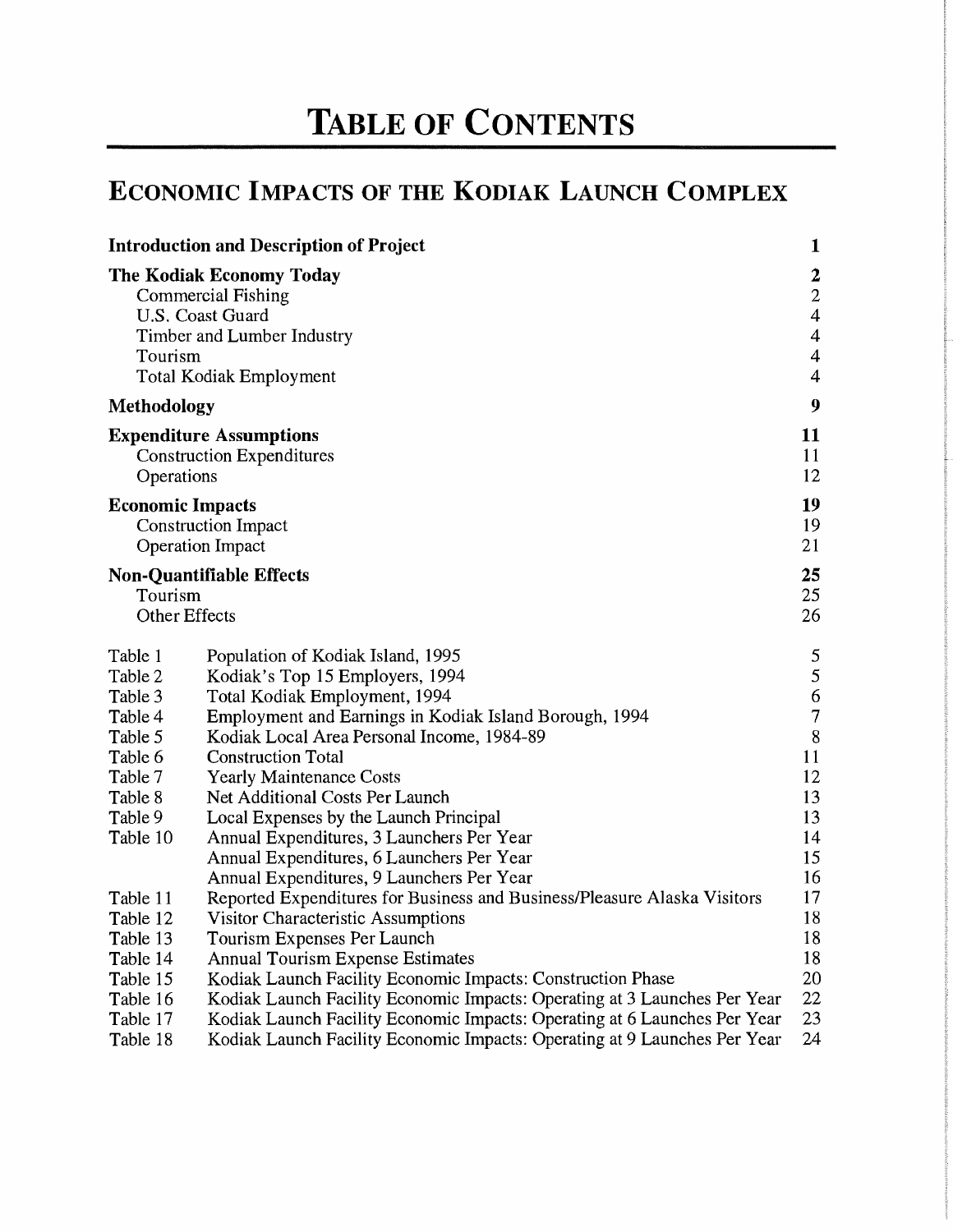| Figure 1 | Food Processing Employment Compared with Unemployment: |  |
|----------|--------------------------------------------------------|--|
|          | Kodiak Island Borough, 1994                            |  |
| Figure 2 | Flow of Economic Activity in Kodiak                    |  |

 $\label{eq:2.1} \frac{1}{\sqrt{2}}\int_{\mathbb{R}^3}\frac{1}{\sqrt{2}}\left(\frac{1}{\sqrt{2}}\right)^2\frac{1}{\sqrt{2}}\left(\frac{1}{\sqrt{2}}\right)^2\frac{1}{\sqrt{2}}\left(\frac{1}{\sqrt{2}}\right)^2\frac{1}{\sqrt{2}}\left(\frac{1}{\sqrt{2}}\right)^2.$ 

 $\label{eq:3.1} \frac{1}{2} \sum_{i=1}^n \frac{1}{2} \sum_{j=1}^n \frac{1}{2} \sum_{j=1}^n \frac{1}{2} \sum_{j=1}^n \frac{1}{2} \sum_{j=1}^n \frac{1}{2} \sum_{j=1}^n \frac{1}{2} \sum_{j=1}^n \frac{1}{2} \sum_{j=1}^n \frac{1}{2} \sum_{j=1}^n \frac{1}{2} \sum_{j=1}^n \frac{1}{2} \sum_{j=1}^n \frac{1}{2} \sum_{j=1}^n \frac{1}{2} \sum_{j=1}^n \frac{$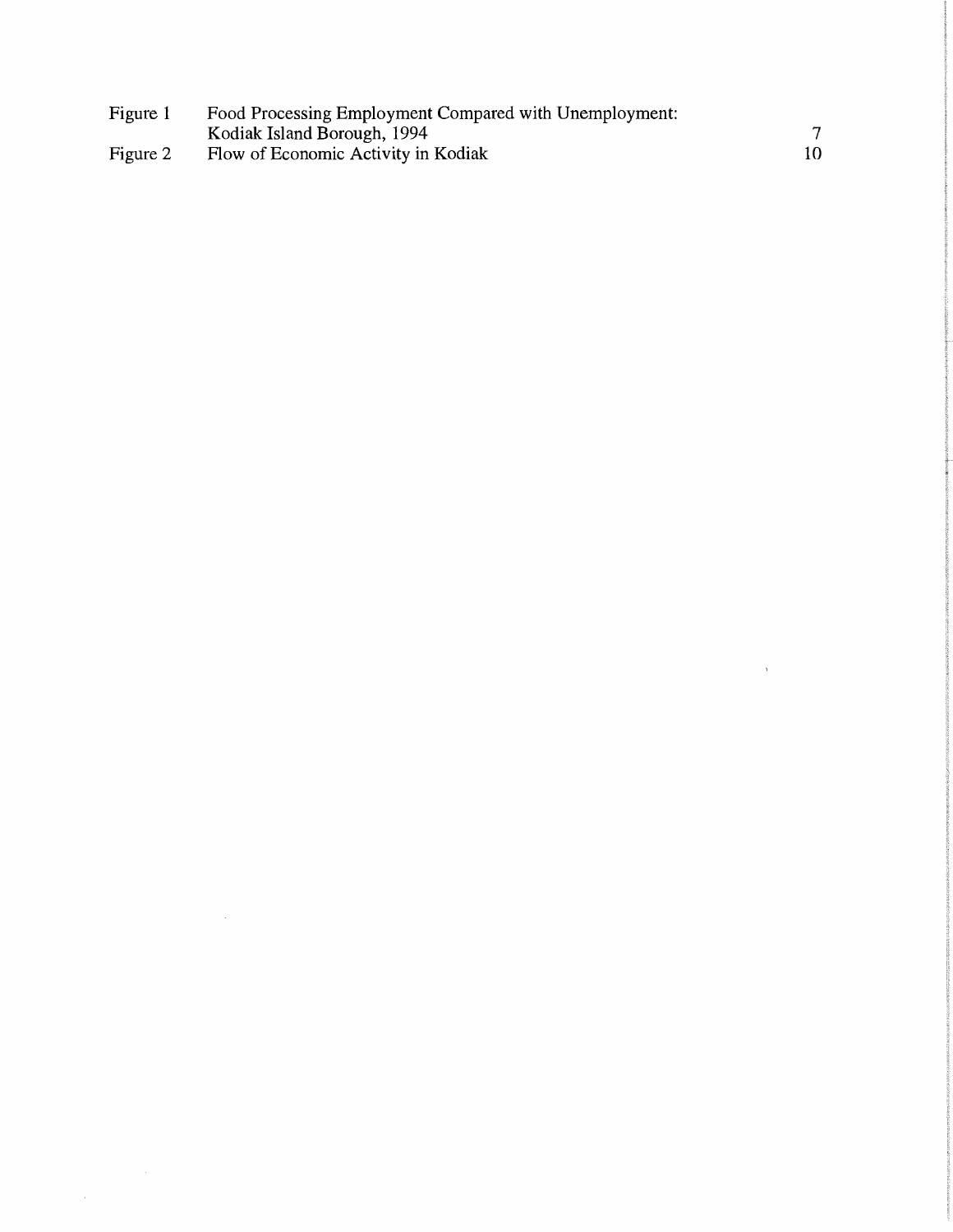# **ECONOMIC IMPACTS OF THE KODIAK LAUNCH COMPLEX**

# **Introduction and Description of Project**

This report examines the potential economic impacts of a satellite launch complex that the Alaska Aerospace Development Corporation (AADC) proposes to build on Kodiak Island. AADC hired the Institute of Social and Economic Research at University of Alaska Anchorage to examine those potential impacts. We first briefly describe the proposed complex and discuss the Kodiak economy. Then we describe how we plan to measure economic impacts of the launch complex and outline our analytical assumptions. After that we present our findings and discuss non-quantifiable impacts.

AADC hopes to build one of the nation's first commercial satellite launch facilities on Kodiak Island starting in late 1996. To be known as the Kodiak Launch Complex, the facility would be built on Narrow Cape, a peninsula 40 road miles from Kodiak City. It would use small to medium rockets to launch payloads under 8,000 pounds into polar, high inclination, low earth orbits. It would include a large indoor facility for the assembly of satellite and rocket components.

AADC is a public corporation, created by the State of Alaska to develop economic and technical opportunities in aerospace activities. It is applying to the Alaska Industrial Development and Export Authority and the Alaska Science and Technology Foundation to finance construction of the complex.

The Kodiak Launch Complex would be the only U.S. commercial launch complex not located on a federal installation. Operations at the proposed Kodiak complex would involve fewer agencies than at launch sites on federal installations, making it attractive to commercial users.

Kodiak Island has two geographic advantages for launching satellites into polar orbits. First, satellites could be launched over thousands of miles of open ocean to the south, southeast, and southwest of Narrow Cape; a launch failure would pose little danger to people or property. Second, launches into low polar orbits are more efficient at high latitudes. Polar rather than equatorial orbits are preferred for many types of satellites, including remote sensing and communications satellites, because polar orbits offer coverage of all parts of the globe several times a day.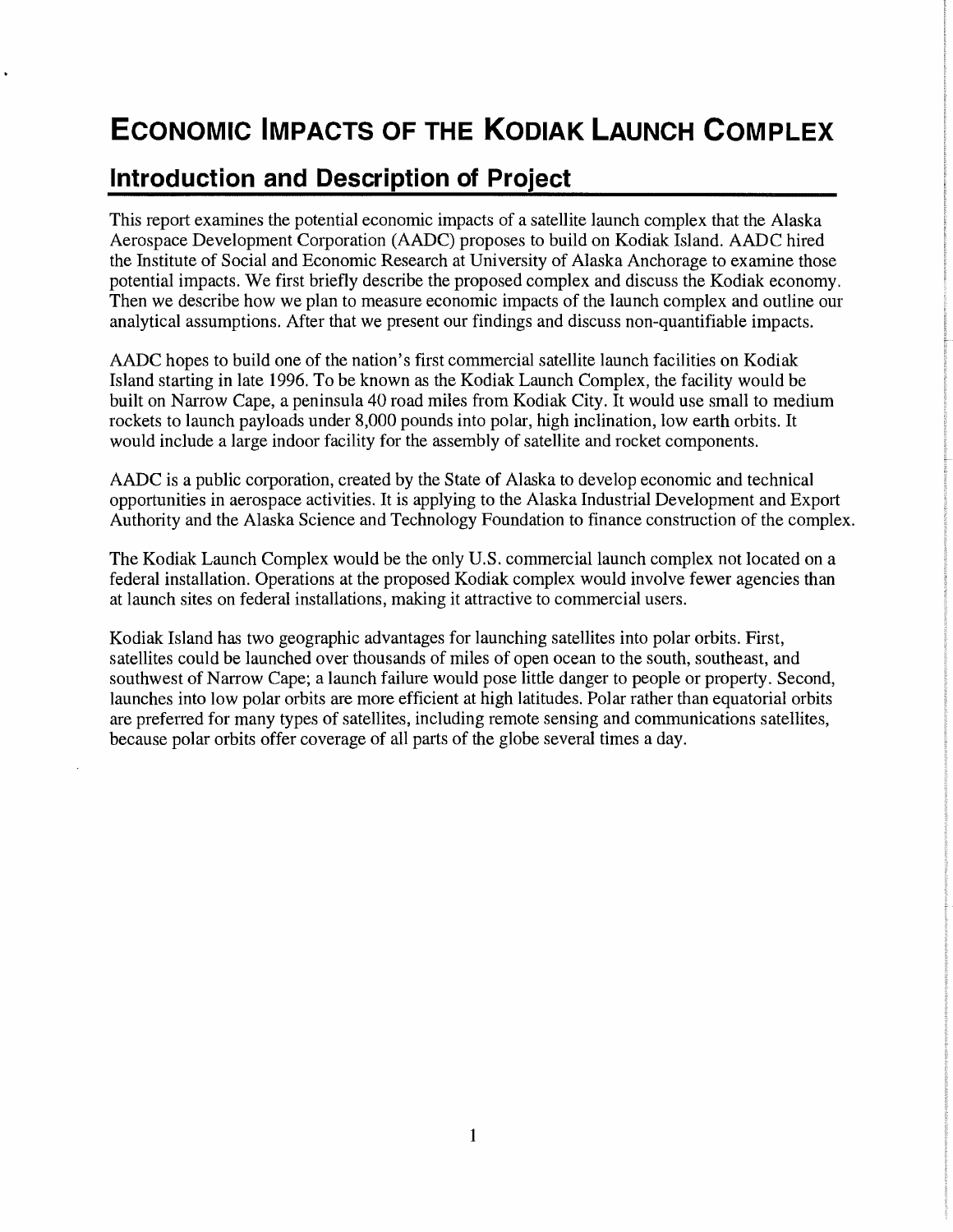The market for small-payload launches consists of communication systems, remote sensing satellites, and government, scientific, and microgravity payloads. Advances in communications technology have already brought and will continue to bring widespread changes to this market; the industry is expected to grow at exponential rates over the next few decades. Whereas the worldwide revenue for this market was in the \$500 billion range in 1995, it is expected to grow to \$3 trillion in the next decade. This market will include cellular communications systems and the *ooo*  much publicized information



superhighway, with all it attendant changes.

# **The Kodiak Economy Today**

Kodiak Island Borough has a population of about 15,400, almost all on Kodiak Island (Table 1). A description of the Kodiak economy, like a physical description of the place, yields a picture of an economy that is oriented around the sea. Commercial fishing (including not only harvesting but also seafood processing) provides the basis of economic activity—as indicated by Table 2, which shows that 8 of the top 15 employers in Kodiak are seafood processors. But there are other activities related to Kodiak's unique location and resources. Logging, tourism, and U.S. Coast Guard activities also provide a basis for Kodiak's endogenous industries—including retail trade, construction, transportation, finance, and service industries.

## **Commercial Fishing**

Fishing has dominated the economy of Kodiak since the U.S. purchased Alaska from Russia in the 1860s. By the late 1800s Kodiak had become the commercial seafood production center of Alaska-and it continues in that position today. In most years, Kodiak is the largest seafood port in the United States, exceeding all other seafood ports in ex-vessel value of landed catch. Occasionally it is displaced by Dutch Harbor in the Aleutian Islands or by an eastern U.S. seaport.

In 1994 Kodiak's commercial fishermen delivered over 300 million pounds of seafood valued at \$107 million . This catch ranked Kodiak as the third most important seafood port in the United States that year. Of the total ex-vessel value, salmon contributed 41.6 percent; groundfish (pollack and cod) 41.5 percent; halibut 6.5 percent; herring 8.5 percent; and crab and shellfish 1.9 percent. Salmon remains the number one fishery, but groundfish is a very close second.

Kodiak is also the home of the Fisheries Industrial Technology Center, where research is being conducted into developing new fishery products and markets. The world market for salmon is saturated in the 1990s, and anything that expands salmon markets or diversifies products would be significant.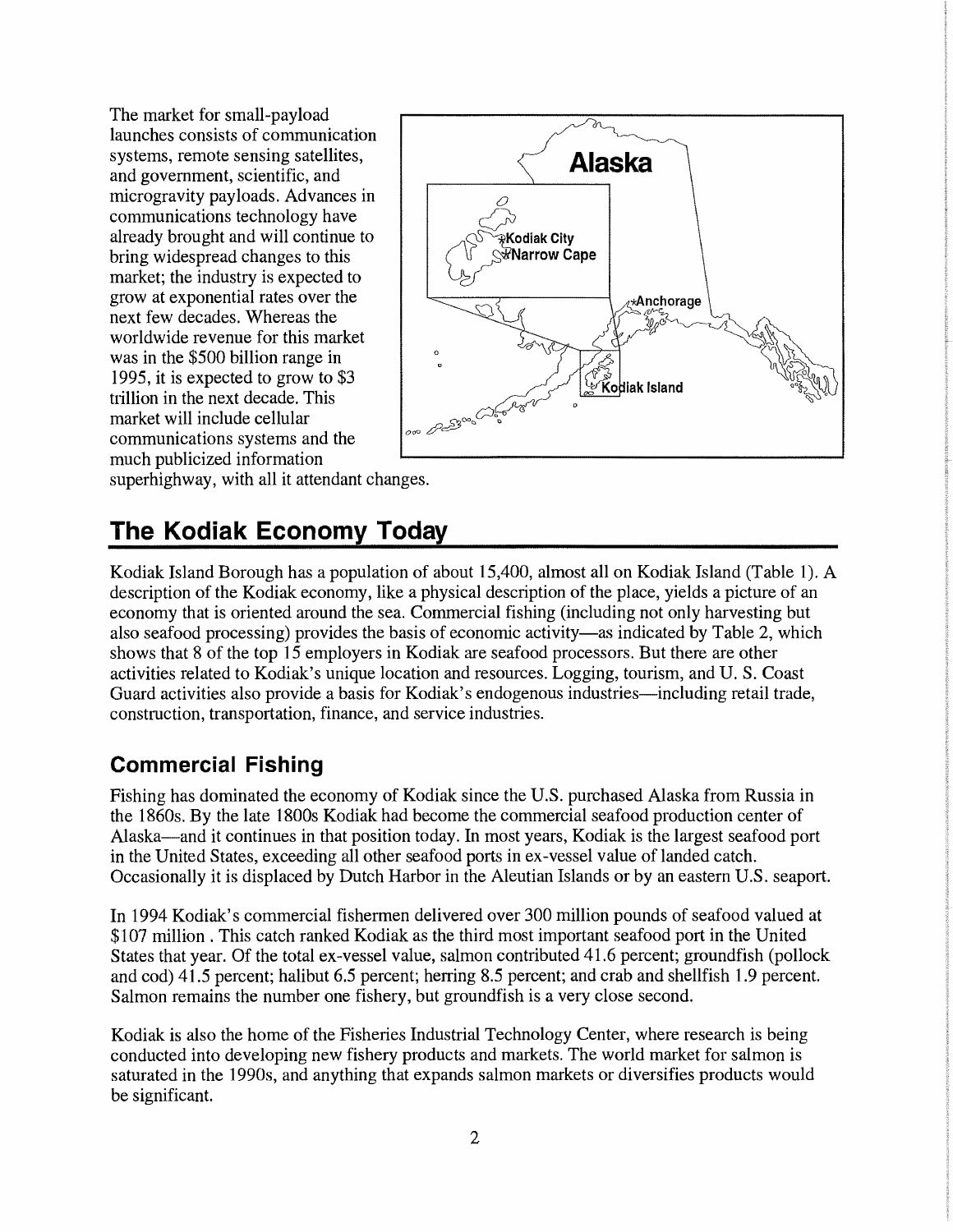Kodiak has an impressive infrastructure to support the fishing industry. The major port, smaller boat harbors, a large airport, a seaplane base, and an extensive seafood processing center all provide jobs and income that permeate the economy.

#### **Seafood Processing**

The fishing industry dominates Kodiak's employment, with seafood processing being the largest sector. Table 3 shows employment by industry on Kodiak Island in 1994. (These are the authors' estimates, based on information from the Standard Industrial Code, the Alaska Department of Labor, and other sources. The SIC figures alone do not include two of the most important sources of jobs on Kodiak-fish harvesting and the U.S. Coast Guard.)

Total Kodiak employment in 1994 was about 8,700. Of that total, food and kindred products employment (reflecting seafood processing) was 2,100, or 24 percent. During the height of the summer fishing season, employment in food and kindred products can account for more than 40 percent of total employment in Kodiak (Table 4 and Figure 1). Kodiak's total insured payroll in 1994 was \$148.9 million; \$40.7 million (27 percent) was in food and kindred products.

One drawback of using this data to indicate the importance of seafood processing to the Kodiak economy is that fish processing companies have traditionally relied on a transient work force, especially in the summer. In 1993 it was estimated that almost 50 percent of Kodiak's salary and wage earners were non-residents. However, even if we take that large proportion of non-resident workers into account, the seafood processing industry is still the dominant source of employment in the Kodiak economy.

#### **Seafood Harvesting**

Fish harvesting is of course also a big part of employment in commercial fishing. Unfortunately, the principal sources of employment and payroll data are quarterly reports of employers subject to state unemployment insurance law and quarterly reports of federal agencies made in connection with state administered programs for unemployed federal workers. These sources exclude selfemployed persons, unpaid family help, domestic employees, most persons engaged in agriculture, and—in Alaska—most people employed in small commercial fishing operations. Information on employment in fish harvesting has to be garnered from other sources.

Such sources might be commercial fishing licenses sold or domestically held limited entry permits, with estimates of the crew associated with each pennit. Estimating employment for harvesters is difficult because of fluctuating crew sizes, multiple fisheries, and varying seasons.

Further compounding the issue is the 1995 fisheries management strategy instituted in the halibut fishery. Under the new plan, fishermen who qualified were issued Individual Fishing Quotas (IFQs), allowing them to take a specific share of the annual halibut quota during a season that covers much of the year. Previously, the halibut quota was taken during a few short openings. No data are available yet on the impact of IFQs on seafood harvesting and processing employment. However, anecdotal evidence indicates that the relationship between vessel skippers and crew may be shifting. With the extra time now allowed for fishing, quota shareholders can pool their efforts and assist each other. Additional (transient, non-resident) crew may not be needed.

A 1990 study by Impact Assessment, a national consulting firm experienced in fisheries research, calculated that Kodiak's fish harvesting employment averaged about 1,460 jobs annually. Because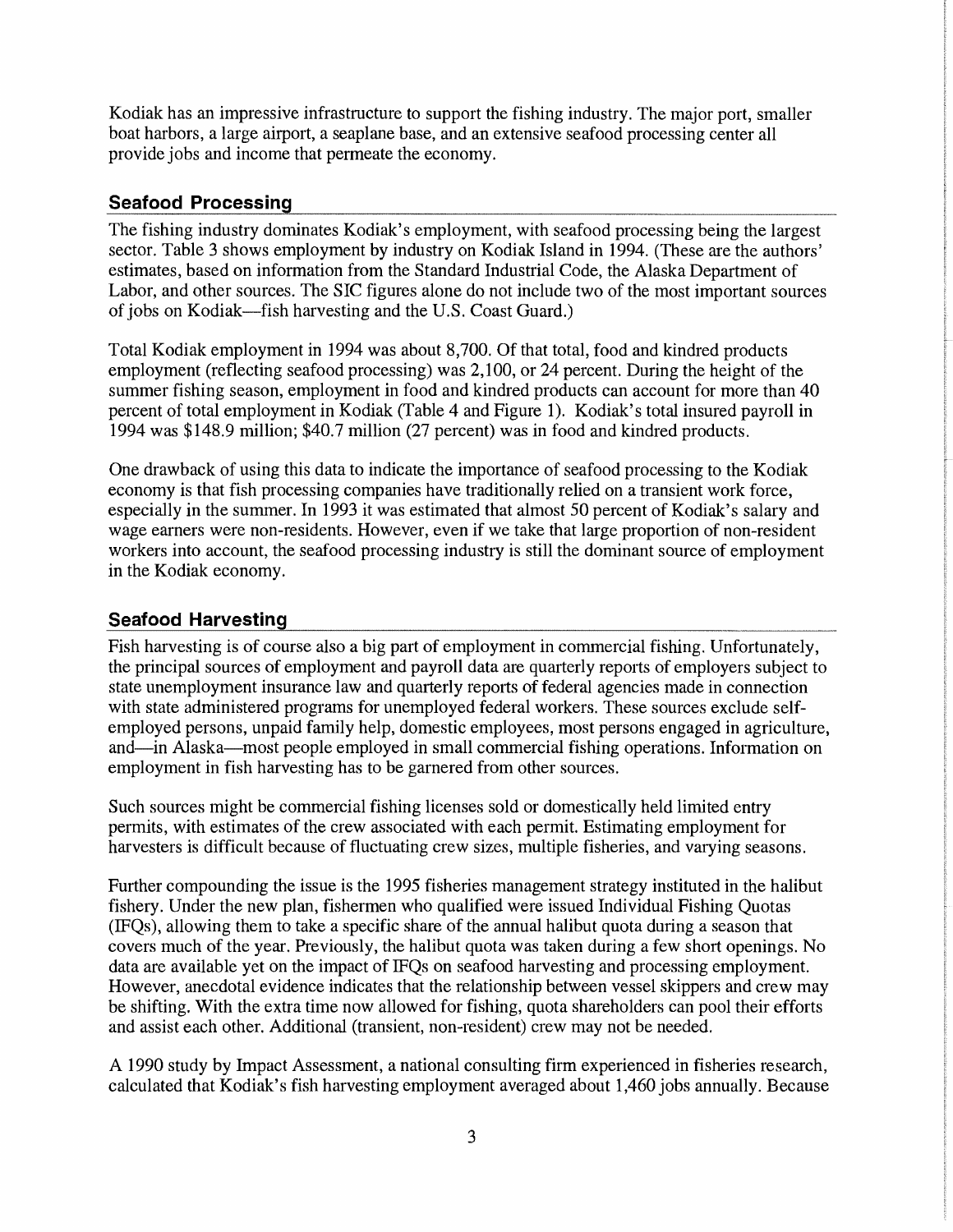this 1990 estimate is the best figure available, we use that in Table 3. Those fishing jobs made up an estimated 17 percent of jobs in Kodiak in the early 1990s.

Another measure of fishing jobs is the number of limited entry permit holders fishing for salmon off Kodiak. Almost 500 salmon permit holders participated in the 1995 salmon season. Nearly 75 percent of those were Alaskan residents and just over 50 percent were Kodiak residents.

A further indication of the importance of fishing to the Kodiak economy is personal income by industrial source. The Bureau of Economic Analysis (BEA) of the U.S. Department of Commerce publishes data on personal income, classified by residence and sorted by geographic area. These figures are based on a variety of sources, including individual income tax data, business tax returns, and governmental expenditure data. This is the best available data that describes where people living in a given geographical area derive their income.

Unfortunately, the most recent data available are for the period 1984-1989 (Table 5). There are no published data for the 1990s, when we have seen major changes in worldwide salmon markets and big changes in prices paid Alaska fishermen. Still, this information is useful for indicating the importance of the commercial fishing industry.

Income from fishing over this period contributed 19 percent of total income in Kodiak. Income from manufacturing, which in Kodiak is primarily seafood processing, contributed 13 percent of total income. Income from transportation—a large part of which results from fishing—accounted for 9 percent. Thus, 41 percent of total Kodiak personal income during the late 1980s came from harvesting, processing, or transporting—sources directly related to the commercial fishing industry.

The primary limitation of these figures is that they represent fishing income by place of residence. Some share of the fishing income attributed to Kodiak is from other places (like Bristol Bay) where fishermen living in Kodiak might fish. However, because Kodiak residents own such a large share of Kodiak salmon permits, we believe that any income earned in other regions but attributed to Kodiak is relatively slight.

### **U. S. Coast Guard**

After commercial fishing, the U.S. Coast Guard has the second largest impact on the Kodiak economy. The Coast Guard monitors Alaska's 33,000-mile coastline and patrols the 200-mile economic exclusion zone. There are 1,028 active duty Coast Guard personnel stationed at the Kodiak Coast Guard station, with about 1,400 additional dependents. About 320 civilians and private contractors are employed because of the station. The annual military payroll is almost \$57 million, of which a significant portion remains in Kodiak, stimulating economic activity. Capital expenditures and contracted services also contribute to the local economy. In 1995, for example, the Coast Guard appropriated \$22.6 million for capital expenditures at the Kodiak station, with much of that money ending up in the local economy.

### **Timber and Lumber Industry**

Logging began in the Kodiak area when Native corporations received timber lands under terms of the 1971 Alaska Native Land Claims Settlement Act. Virtually all the logging occurs in two places-near Chiniak on Kodiak Island, and on Afognak Island, which is part of the Kodiak Island Borough but is separate from the main island. In 1994 revenues from logging sales were about \$40 million—double what they had been in 1992. Moreover, a logging operation (Ben A.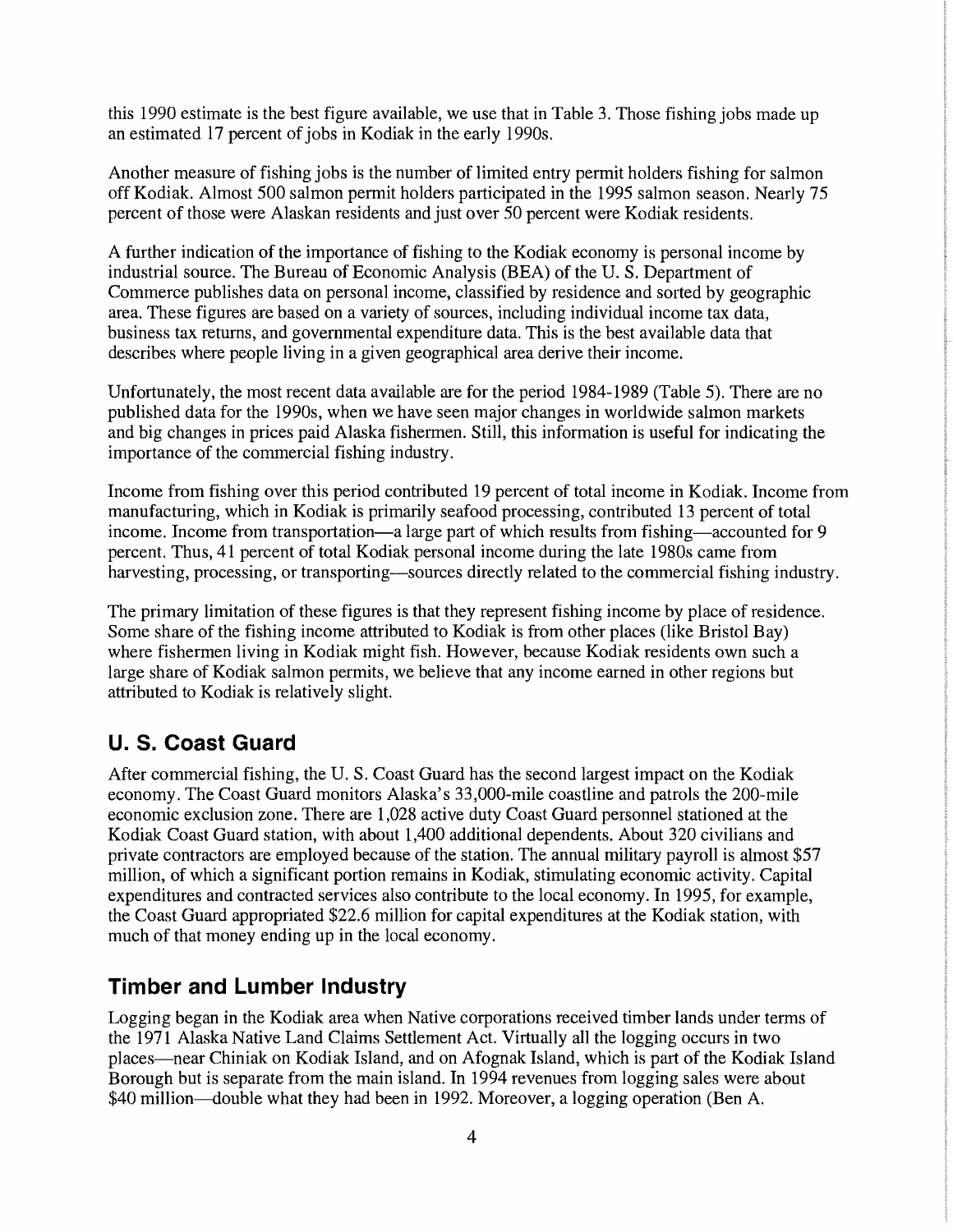Thomas), is the tenth largest employer in the Kodiak Island Borough. Money from logging finds its way into the Kodiak economy—partly in the form of wages and partly in the transportation expenses involved with getting people to and from the logging center on Afognak Island.

### **Tourism**

The last major sector of the Kodiak economy is tourism. Tourists are beginning to discover Kodiak. Hunters and sport anglers have been visiting Kodiak for years. However, a wider variety of tourists is now discovering Kodiak-including those seeking sightseeing and wildlife viewing activities, as well as camping, hiking, and other eco-tourism recreational activities. According to the Kodiak Island Convention and Visitors Bureau, tourists spent approximately \$10.5 million dollars in 1994. Although tourism is currently small as compared with the other major sectors of the Kodiak economy, it will undoubtedly continue to grow, as more and more tour operators include Kodiak on their schedules.

### **Total Kodiak Employment**

As Table 3 makes clear, employment in the fishing and ocean-related industries makes up over 50 percent of the jobs in Kodiak. Overall, Kodiak depends heavily on its marine environment and will continue to do so—although logging and tourism have grown in recent years. This dependence on seasonal activities is reflected in the seasonal variation in Kodiak's unemployment. Figure 1 demonstrates this by charting monthly food processing employment against the monthly unemployment rate; as one goes up, the other goes down. So although some of the wide variation in Kodiak employment is absorbed by transient workers who come and go as needed, Kodiak residents must still cope with high unemployment for parts of each year.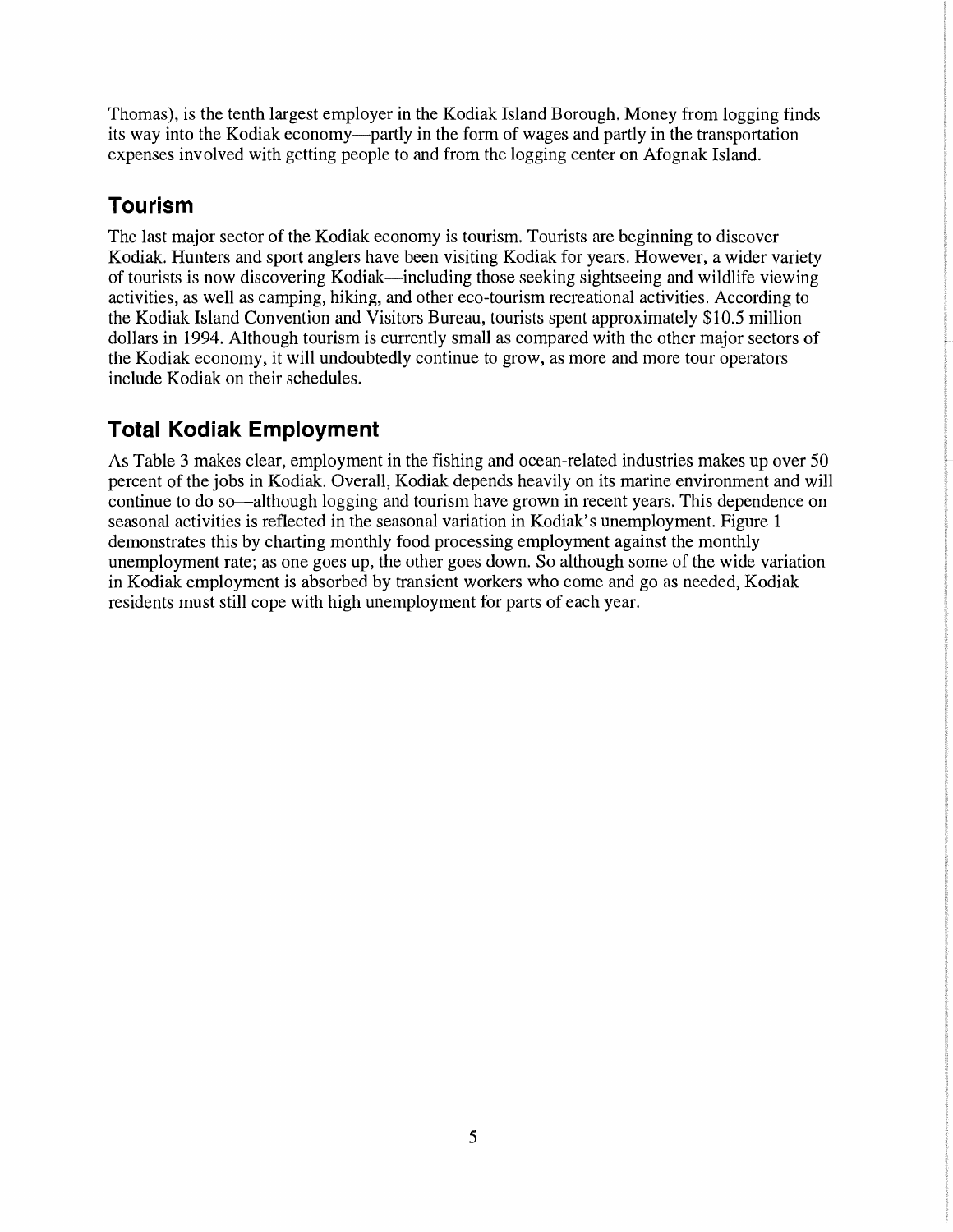| Place                      | Population |
|----------------------------|------------|
| Akhiok (city)              | 80         |
| Chiniak (cdp)              | 83         |
| Karluk (cpd)               | 58         |
| <b>Kodiak City</b>         | 7,620      |
| Larsen Bay (city)          | 130        |
| Old Harbor (city)          | 310        |
| Ouzinkie (city)            | 259        |
| Port Lions (city)          | 233        |
| Woman's Bay (cpd)          | 749        |
| Coast Guard Station (cpd)  | 2,049      |
| Remainder of Kodiak Island | 3,829      |
| Kodiak Island Borough      | 15,400     |

**Table 1. Population of Kodiak Island, 1994** 

Source: Alaska Department of Labor, Research and Analysis Section, 1994.

| Rank         | Firm                        | <b>Industry</b>          | Avg. Annual<br>Employment |
|--------------|-----------------------------|--------------------------|---------------------------|
| $\mathbf{1}$ | <b>Tyson Seafoods</b>       | Seafood Processing       | 436                       |
| 2            | Internat'l Seafoods         | Seafood Processing       | 342                       |
| 3            | <b>Cook Inlet Fisheries</b> | Seafood Processing       | 214                       |
| 4            | <b>Queen Fisheries</b>      | Seafood Processing       | 193                       |
| 5            | <b>APS</b>                  | Seafood Processing       | 189                       |
| 6            | Ocean Beauty                | Seafood Processing       | 149                       |
| 7            | Safeway                     | <b>Retail Grocery</b>    | 137                       |
| 8            | <b>AK</b> Commercial        | <b>Retail Grocery</b>    | 121                       |
| 9            | Western Alaska              | Seafood Processing       | 102                       |
| 10           | Ben A. Thomas               | Logging                  | 80                        |
| 11           | Ocean Peace                 | Seafood Processing       | 71                        |
| 12           | AK-Mac (McDonalds)          | Restaurant               | 62                        |
| 13           | Kodiak Elect. Assn.         | Public Utility           | 61                        |
| 14           | Westmark Kodiak             | Hotel                    | 44                        |
| 15           | <b>Brechan Enterprises</b>  | <b>Construct Company</b> | 43                        |

### **Table 2. Kodiak's Top 15 Employers, 1994**

Source: Alaska Department of Labor, Research and Analysis Section, 1994

Total Employment in top 15 employers 2,244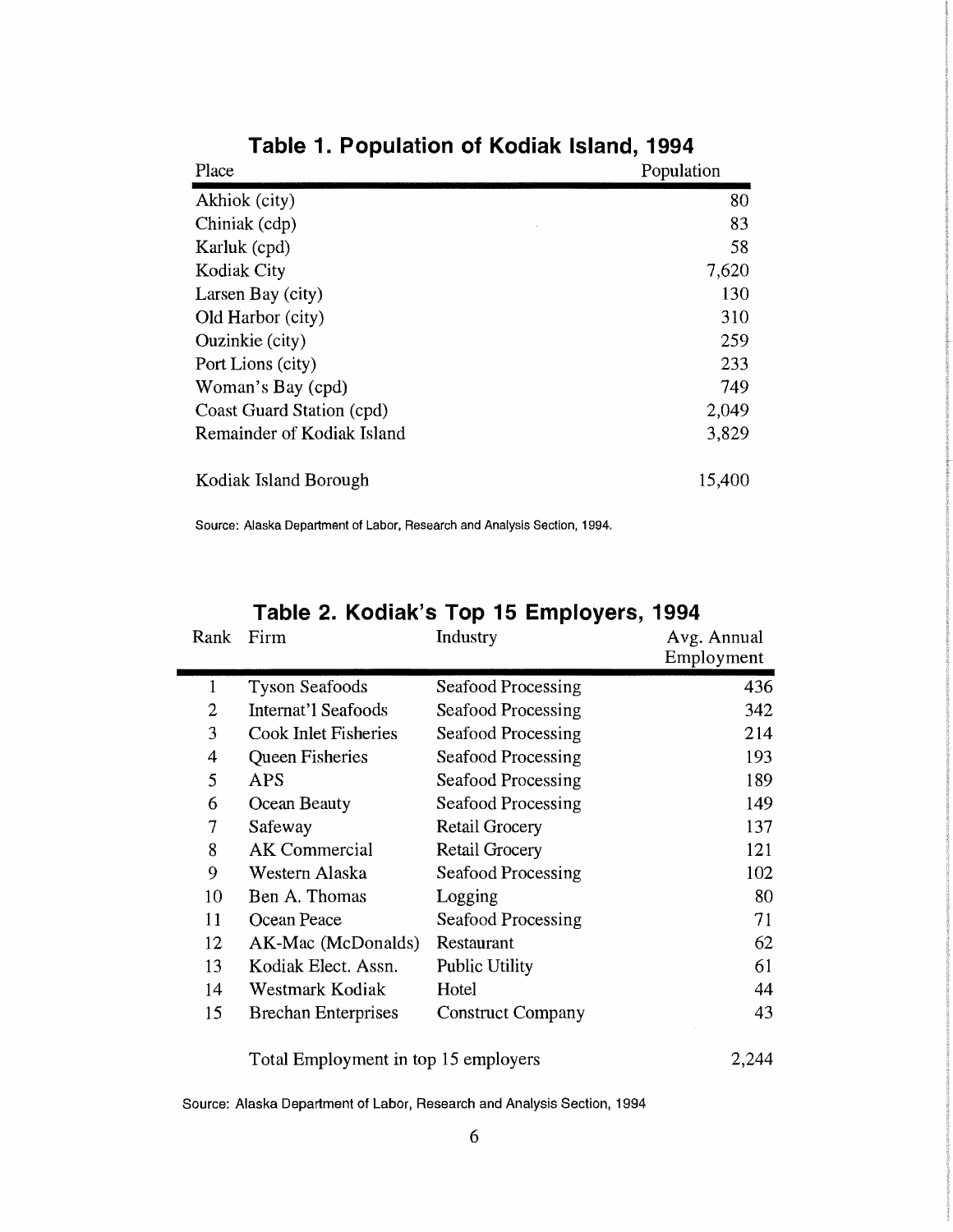|                                 | Number | Percent |
|---------------------------------|--------|---------|
| Mining                          | 80     | 1%      |
| Construction                    | 154    | $2\%$   |
| Misc Mfg.                       | 168    | 2%      |
| Food and Kindred Pdts           | 2,092  | 24%     |
| Trans., Comm, Util.             | 301    | 3%      |
| Wholesale Trade                 | 72     | $1\%$   |
| Retail Trade                    | 769    | 9%      |
| Finance                         | 148    | 2%      |
| Services                        | 890    | 10%     |
| Fishing                         | 1,460  | 17%     |
| <b>Agriculture and Forestry</b> | 99     | $1\%$   |
| <b>Federal Government</b>       | 166    | $2\%$   |
| <b>State Government</b>         | 252    | 3%      |
| Local Government                | 695    | 8%      |
| U. S. Coast Guard               | 1,028  | $12\%$  |
| Military—civilian               | 320    | 4%      |
| Total Employment                | 8,694  | 100%    |

# **Table 3. Total Kodiak Employment, 1994**

Source: Alaska Department of Labor, Research and Analysis Section, Employment and Earnings, 1994, and various other sources and estimates.

 $\bar{\mathcal{A}}$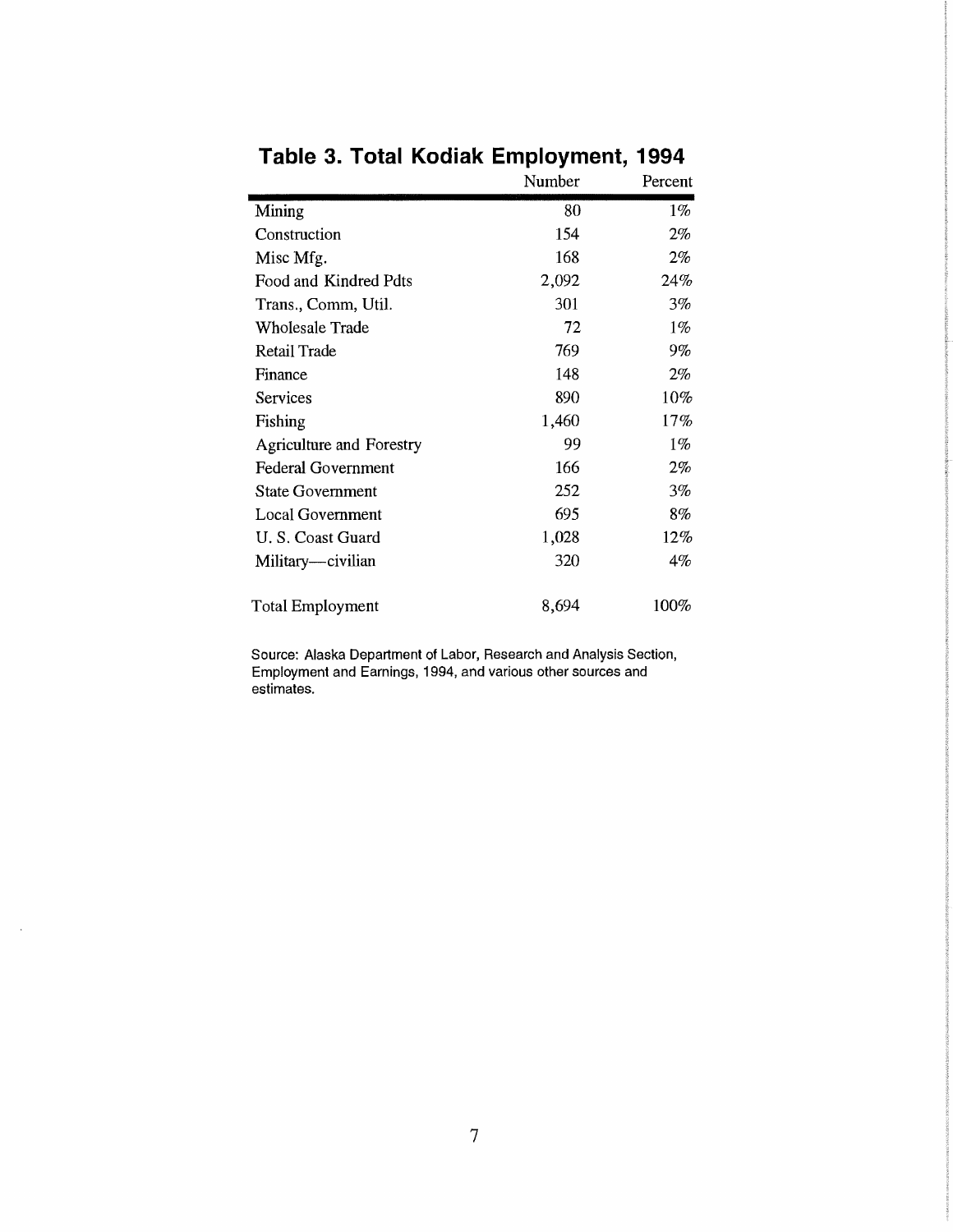| Month                     | Jan    | Feb               | Mar   | April | May   | June  | July  | Aug   | Sept   | Oct    | Nov   | Dec<br>A SAVETARMENTS | Avg<br>Monthly<br>Emp. | Avg Annual<br>Earnings |
|---------------------------|--------|-------------------|-------|-------|-------|-------|-------|-------|--------|--------|-------|-----------------------|------------------------|------------------------|
| <b>Total Employment</b>   |        | 4,389 6,215 6,226 |       | 5,587 | 5,390 | 6,501 | 7,186 | 7,117 | 5,980  | 5,736  | 5,139 | 4.292                 | 5.811                  | \$148,856,755          |
| Food and Kindred Products | 1,027  | 2,666             | 2,608 | 1,828 | 1,555 | 2,685 | 3,414 | 3,294 | 2,024  | 1,957  | 1,352 | 698                   | 2,092                  | \$40,676,446           |
| as Percent of Total       | 23%    | 43%               | 42%   | 33%   | 29%   | 41%   | 48%   | 46%   | 34%    | $34\%$ | 26%   | $16\%$                | 36%                    | 27%                    |
| Percent Unemployment      | $18\%$ | $7\%$             | $8\%$ | 13%   | 22%   | $9\%$ | $4\%$ | 6%    | $11\%$ | $5\%$  | 20%   | 19%                   |                        |                        |

### **Table 4. Employment and Earnings in Kodiak Island Borough: 1994**

Source: Employment and Earnings 1992, Alaska Department of Labor, Research and Analysis, Juneau, Alaska, 1993.

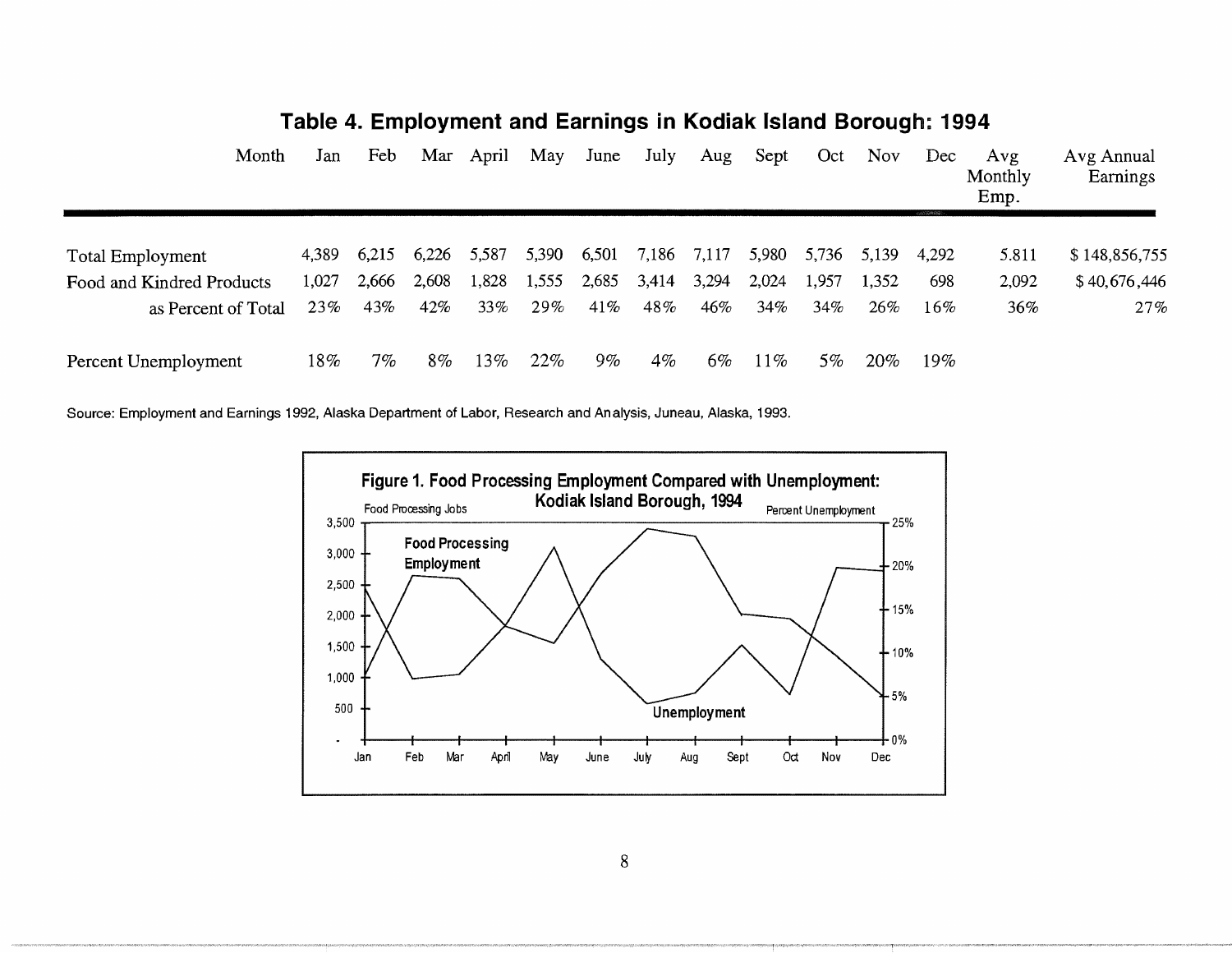| Table 5. Noulan Local Area Personal Income, 1964-69 |         |       |         |       |         |        |         |       |         |       |         |       |         |
|-----------------------------------------------------|---------|-------|---------|-------|---------|--------|---------|-------|---------|-------|---------|-------|---------|
| Year                                                | 1984    |       | 1985    |       | 1986    |        | 1987    |       | 1988    |       | 1989    |       | 1984-89 |
| Population                                          | 13,700  |       | 13,700  |       | 13,300  |        | 13,300  |       | 13,800  |       | 13,800  |       |         |
| Per capita<br>personal income                       | 12,432  |       | 14,352  |       | 15,994  |        | 16,524  |       | 17,643  |       | 20,537  |       |         |
| Earnings by Industry (thousands of dollars)         |         |       |         |       |         |        |         |       |         |       |         |       |         |
| Forestry, fisheries                                 | 5,738   | 3%    | 31,331  | 17%   | 40,042  | 20%    | 39,724  | 20%   | 46,990  | 21%   | 49,174  | 18%   | 19%     |
| Mining                                              | 300     | $0\%$ | 717     | $0\%$ | 66      | $0\%$  | 390     | $0\%$ | 403     | $0\%$ | 479     | $0\%$ | $0\%$   |
| Construction                                        | 25,239  | 15%   | 17,081  | $9\%$ | 19,800  | 10%    | 12,150  | 6%    | 11,772  | 5%    | 12,246  | 5%    | $7\%$   |
| Manufacturing                                       | 22,689  | 14%   | 21,149  | 11%   | 21,827  | $11\%$ | 27,414  | 14%   | 32,625  | 15%   | 36,279  | 13%   | 13%     |
| Transportation                                      | 11,864  | 7%    | 11,546  | $6\%$ | 13,135  | 7%     | 12,674  | 6%    | 15,906  | 7%    | 53,627  | 20%   | 9%      |
| <b>Wholesale Trade</b>                              | 1,400   | $1\%$ | 1,279   | $1\%$ | 1,332   | $1\%$  | 1,600   | $1\%$ | 1,845   | $1\%$ | 1,570   | $1\%$ | $1\%$   |
| Retail                                              | 14,474  | $9\%$ | 15,033  | 8%    | 14,419  | 7%     | 15,364  | 8%    | 16,469  | 7%    | 17,297  | 6%    | $7\%$   |
| Finance                                             | 2,669   | $2\%$ | 2,871   | 2%    | 3,079   | $2\%$  | 3,480   | $2\%$ | 3,289   | $1\%$ | 3,040   | $1\%$ | $1\%$   |
| Services                                            | 18,631  | 11%   | 20,012  | 11%   | 22,042  | 11%    | 22,669  | 11%   | 28,130  | 13%   | 33,257  | 12%   | 12%     |
| Federal Govt.                                       | 8,708   | 5%    | 9,131   | 5%    | 8,973   | 4%     | 8,919   | $4\%$ | 7,658   | 3%    | 6,024   | $2\%$ | $4\%$   |
| Military                                            | 27,509  | 17%   | 26,694  | 14%   | 27,833  | 14%    | 29,177  | 15%   | 28,291  | 13%   | 27,832  | 10%   | 13%     |
| State Govt.                                         | 26,192  | 16%   | 27,268  | 15%   | 27,556  | 14%    | 26,215  | 13%   | 27,883  | 13%   | 29,728  | 11%   | 13%     |
| Total                                               | 165,413 |       | 184,112 |       | 200,104 |        | 199,776 |       | 221,261 |       | 270,553 |       |         |

### **Table 5. Kodiak Local Area Personal Income, 1984-89**

Source: U. S. Department of Commerce, Bureau of Economic Analysis, Local Area Personal Income, 1984-89, Volume 5, Southwest, Rocky Mountain, and Far West Regions and Alaska and Hawaii. Washington DC: U.S. Government Printing Office, July 1991.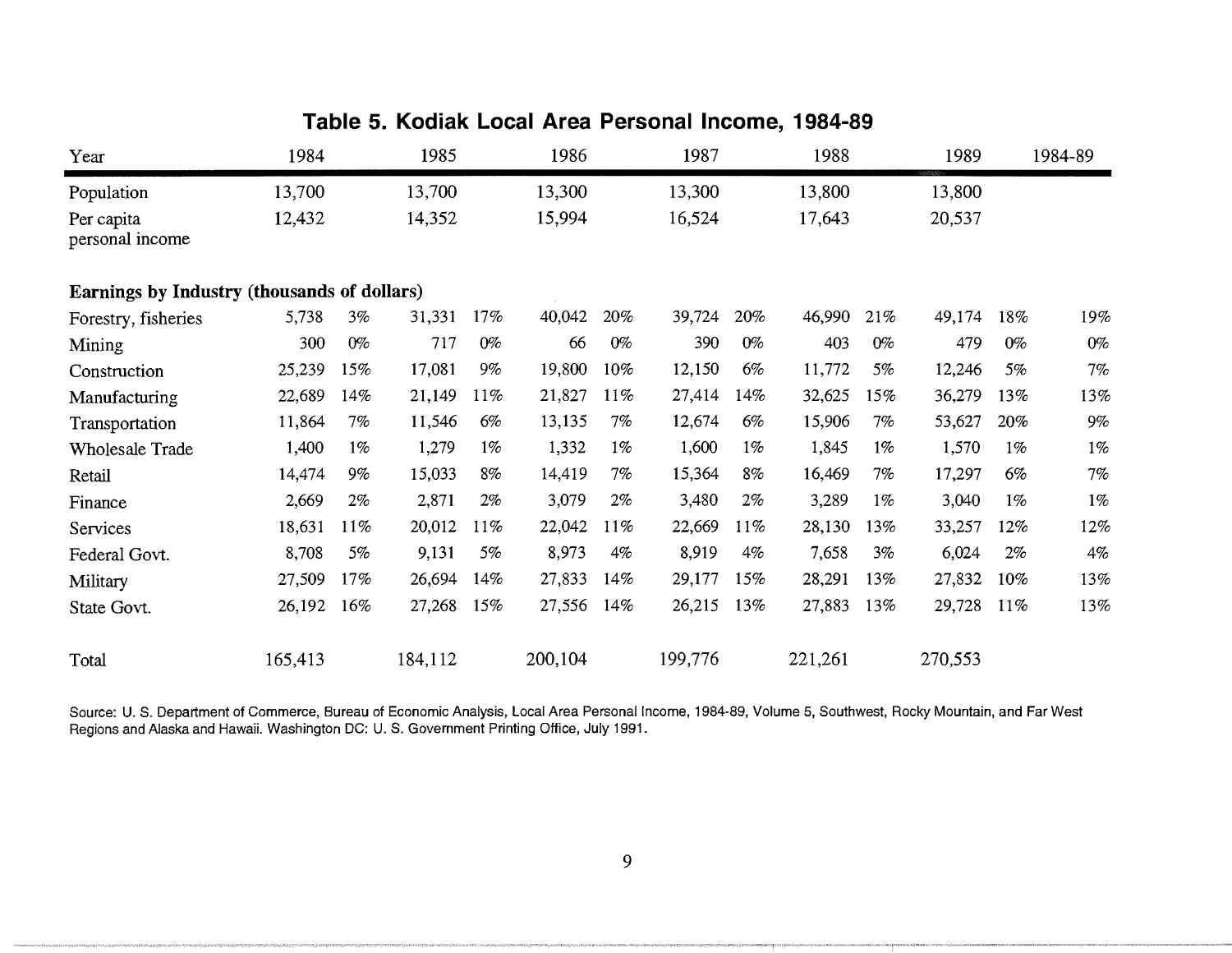# **Methodology**

We can describe economic activity as the flow of payments among industries and consumers. We can look at this flow in Kodiak; in Alaska; or in whatever geographical area we choose. Figure 2 illustrates the flow of payments for the Kodiak economy. Basic industries (such as fishing and tourism) sell goods and services to consumers from outside Kodiak. This brings money into the Kodiak economy. Money in the Kodiak economy circulates among basic and support industries that buy locally produced goods and services; money flows between Kodiak households and Kodiak industries as industry pays wages to households for labor, and households purchase goods and services. Finally, money flows out of the Kodiak economy as both industries and households purchase goods and services produced outside Kodiak.

A new basic industry such as the launch facility would bring money into the Kodiak economy when launch providers paid to use the facility, when they paid for food and lodging for their employees visiting Kodiak, and when those visiting employees spent money on goods and services such as tours, gifts and souvenirs. Some of this money would flow directly back out of the economy-for instance when AADC used income to purchase specialized electrical components from outside Alaska. Some would circulate repeatedly through the economy-for instance, local residents working at the launch complex would spend their wages at local stores, which in turn would employ labor and make local purchases.

Economic impacts result from both the initial expenditures on goods and services and the downstream expenditures as the money circulates through the economy. Input output (IO) models attempt to measure the total effect on the economy of a change in expenditures. Once the initial expenditure was made to get the launch facility up and running, the money would circulate through the economy and create a chain reaction of additional expenditures. Input-output analysis is a method that traces the flow of spending through various sectors of the economy. It begins with an account of expenditures for final products (final demand) produced by each sector of the economy. The analysis then uses a detailed accounting of the spending by each sector of the economy in other sectors to determine how money circulates in the economy. By accounting for this circulation, the analysis provides an estimate of the full effects of spending.

This type of analysis allows us to compare the economy in two different equilibrium states. The first is the level of output (and jobs and payroll) before new spending occurs. The second equilibrium state includes not only the effects of the initial new expenditure, but also the additional effects of that expenditure circulating through the economy.

The Alaska IO model was custom designed to take account of the unique characteristics of the Alaska economy. It was constructed from a national input-output model created by the U.S. Bureau of Economic Analysis and adjusted to make it conform more closely to the industrial composition of the Alaska economy.

Economists generally refer to the effects of the initial expenditure as "direct effects", and the effects of the additional expenditures as "indirect effects." In this study, there are also payroll and employment effects that are part of the expenditures themselves—that is, jobs at the launch facility and labor expenditures that support those jobs. So the total change in jobs, for example, is the sum of the jobs at the facility; jobs directly supported by launch facility non-labor expenditures; and jobs created when those who received launch facility expenditures spend that money on goods and services they need.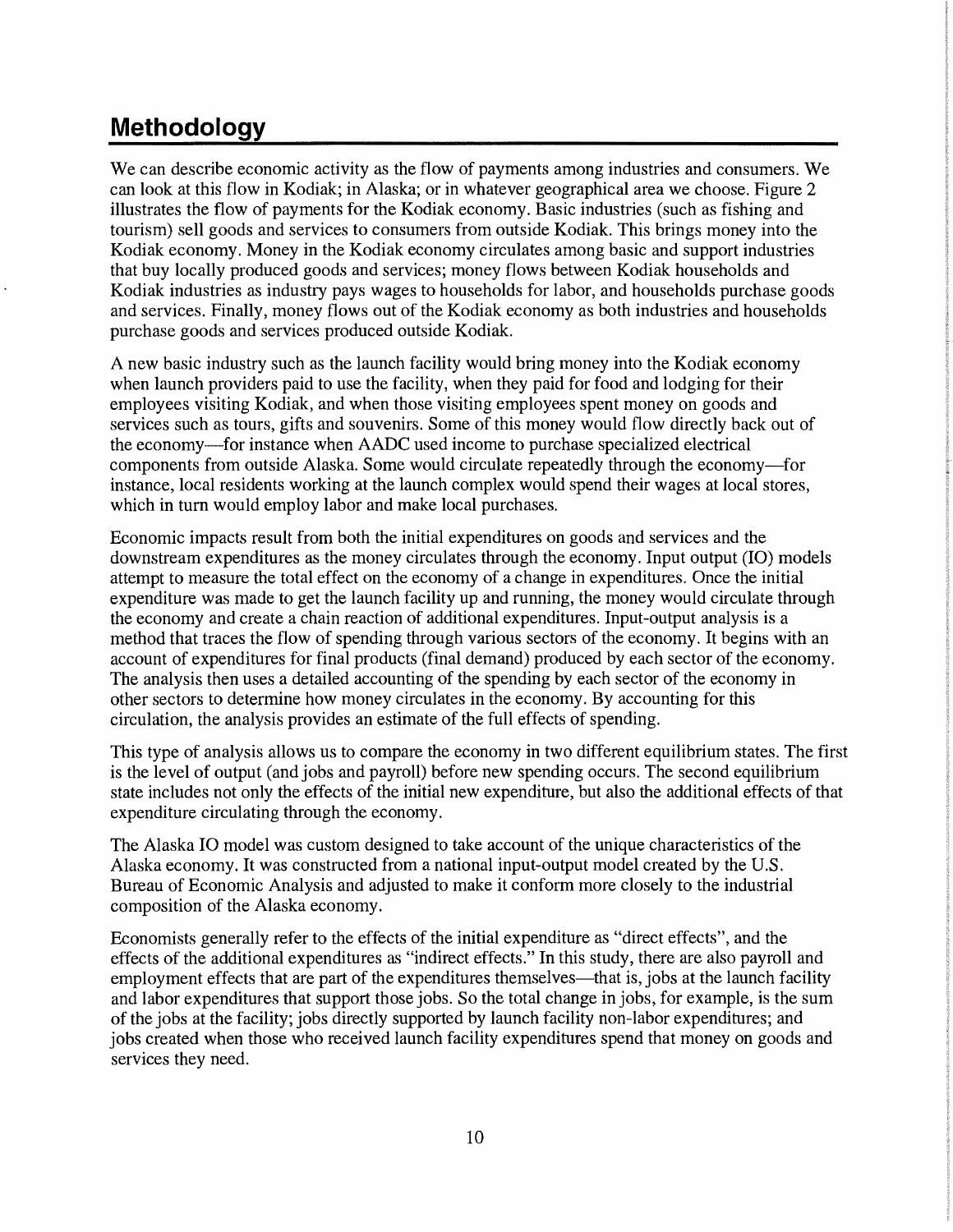We can't accurately estimate the changes each year as the launch facility ramps up to full operation, because the changes don't have time to work through the economy. We can, however, look at how the Kodiak economy would change at different levels of launch facility operation. Here, we look at the effects of three, six, and nine launches per year. We have also looked at the overall impact of construction activity, without considering whether it lasts one year or three.

 $\Delta \sim 10^{11}$  km s  $^{-1}$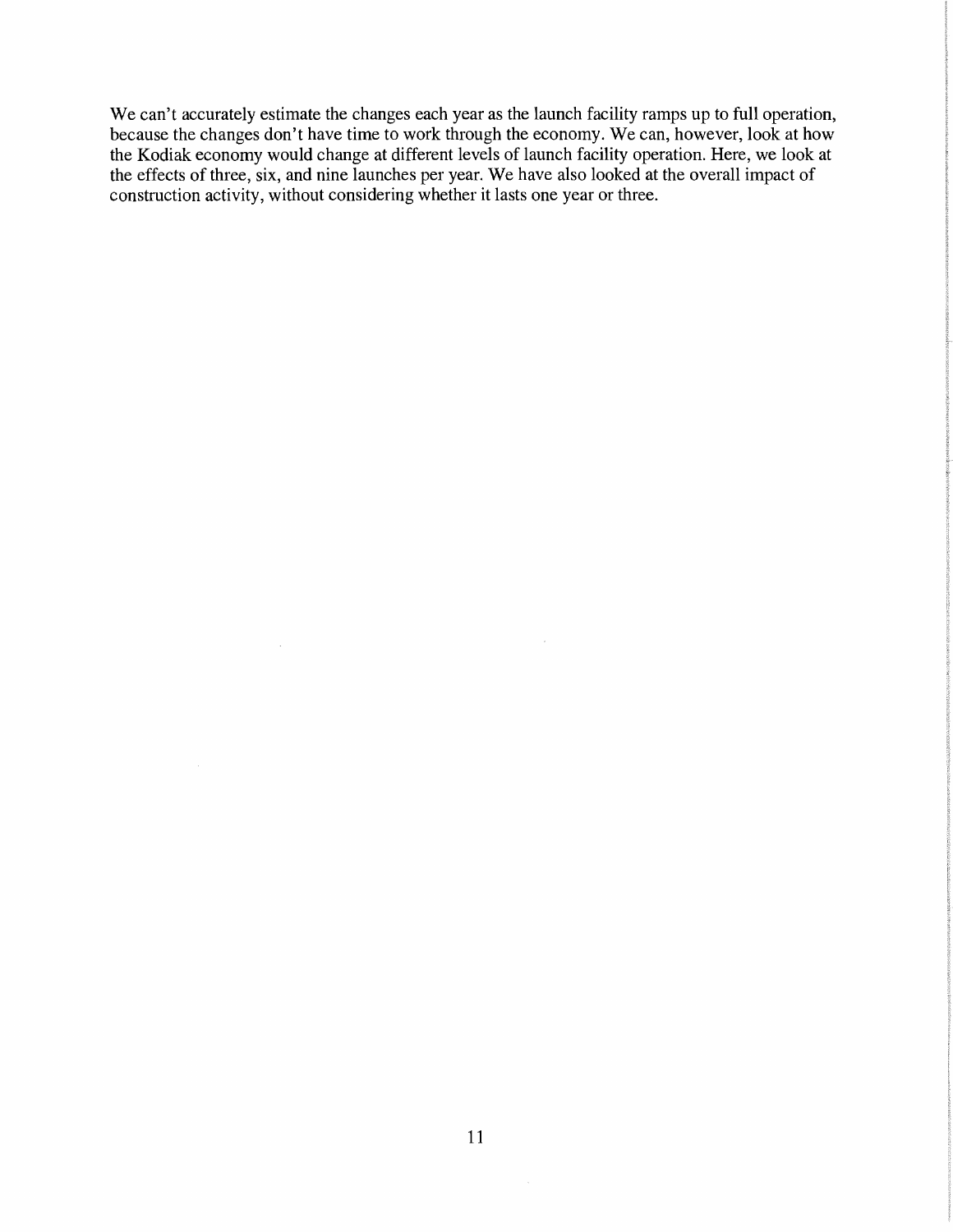

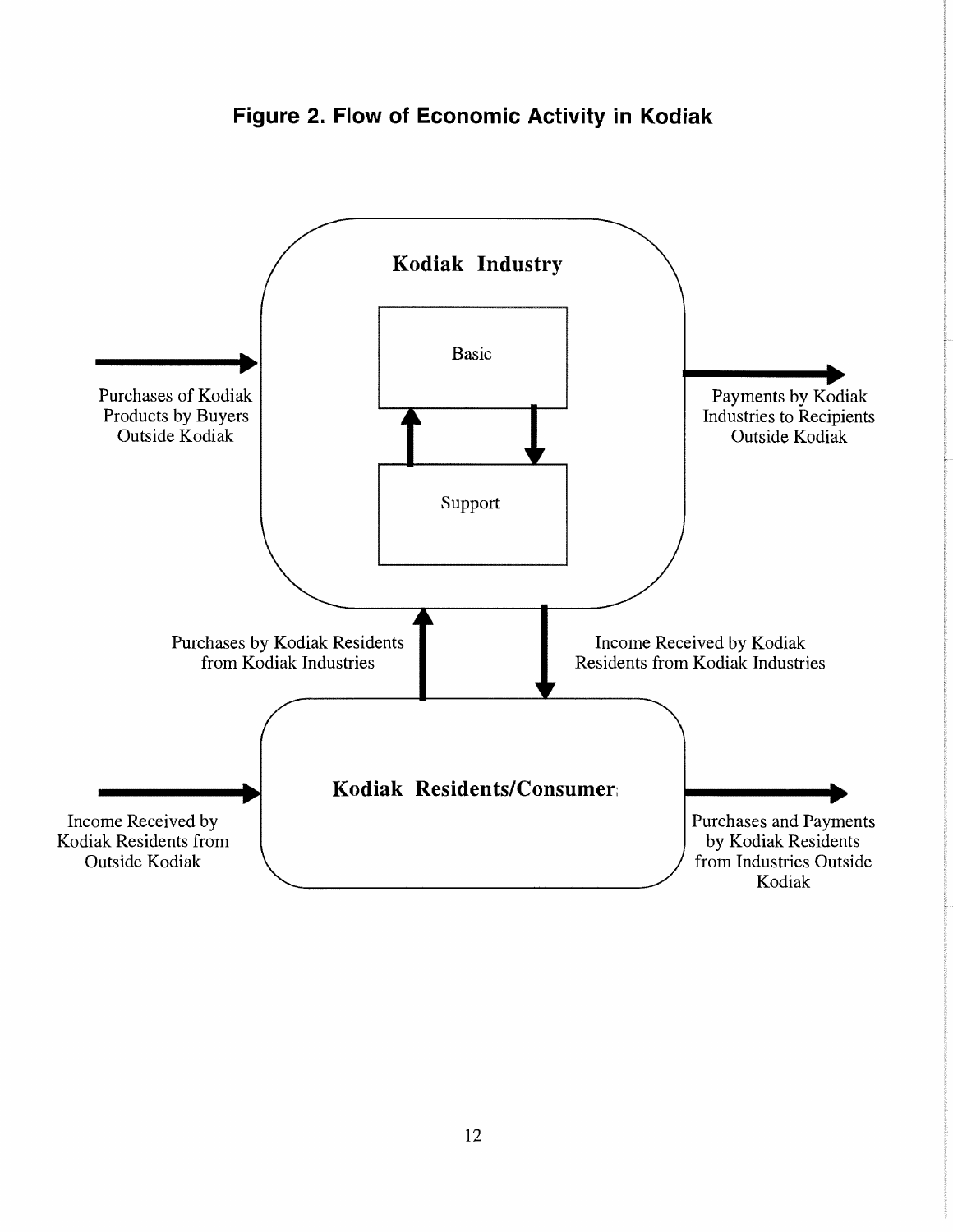# **Expenditure Assumptions**

Since economic impacts result from expenditures, our assumptions about expenditures are the starting point for our impact analysis. Our expenditure assumptions were drawn from a contractor's estimate of construction costs, AADC estimates of operations costs, and information on likely tourism expenditures derived from the Alaska Visitor Statistics Program. We estimated the ''final demand" these expenditures would place on 36 Alaska industries based on national data and on estimates originally developed by ISER for earlier impact modeling. We analyzed the project's two phases--construction and operations-independently. We derived these "final demand" amounts for the three scenarios mentioned above (three, six and nine launches annually) and for total construction expenditures. The four tables of final demand became the input for the Alaska IO model.

### **Construction Expenditures**

In the construction phase, we used the expenditures estimated by HMS, Inc. in their Construction Cost Estimate. As Table 6 shows, this estimate breaks the \$24 million project into five categories<sup>1</sup>.

|                  | <b>Materials</b> | Labor     | Profit.<br>Bonding,<br>Insurance | Per Diem       | <b>Airfare</b> | <b>Total</b>         |
|------------------|------------------|-----------|----------------------------------|----------------|----------------|----------------------|
| Overhead, Profit | 196,141          | 646,793   | 2,077,464                        | 1,104,473      | 111,444        | 4,136,315            |
| Architectural    | 6,366,657        | 4,995,375 | $\overline{\phantom{a}}$         |                | $\sim$         | 11,362,032           |
| Mechanical       | 1,105,765        | 484,389   | ٠                                |                |                | 1,590,154            |
| Electrical       | 1,344,753        | 784,067   | $\overline{\phantom{a}}$         | $\blacksquare$ | -              | 2,128,820            |
| Site work        | 3,072,601        | 1.932.389 | $\ddot{\phantom{1}}$             |                | -              | 5.004.990            |
| <b>Total</b>     | 12,085,917       | 8,843,013 | 2,077,464                        | 1,104,473      |                | 111,444 \$24,222,311 |

#### **Table 6. Construction Total**

**Materials:** We used information on how Alaska construction non-labor expenditures are distributed across industries. Alaska manufactures few of the materials used in construction, so most of this money flows out of state.

Labor: Using the per diem figures provided, we estimate that 70 percent of the labor force would come from Alaska and 30 percent from outside the state<sup>2</sup>. Of the 70 percent Alaska residents, we estimate that half would be residents of Kodiak and half residents of other areas of Alaska, primarily Anchorage and the Mat-Su and Kenai boroughs.

**Profit, Bonding and Insurance:** "Bonds and Insurances" make up \$370,00 of this amount; we assumed that this money would be spent outside of Alaska. The \$1.6 million of profit would remain in Alaska, if an Alaskan contractor did the work. However, its impact on the economy is

<sup>1</sup>The grand total is the same as **HMS';** all other totals look slightly higher because we allocated the \$1,128,865 of contingency budget across all other types of expenditures.

**<sup>2</sup>HMS** estimates \$8.4 million in labor expenditures; using the average Kodiak monthly construction wage for 1994 from the Alaska Department of Labor, this represents 2,463 person-months of labor. HMS estimates 16,200 days of per diem; or 779 person-months, which is about 70 percent of the total.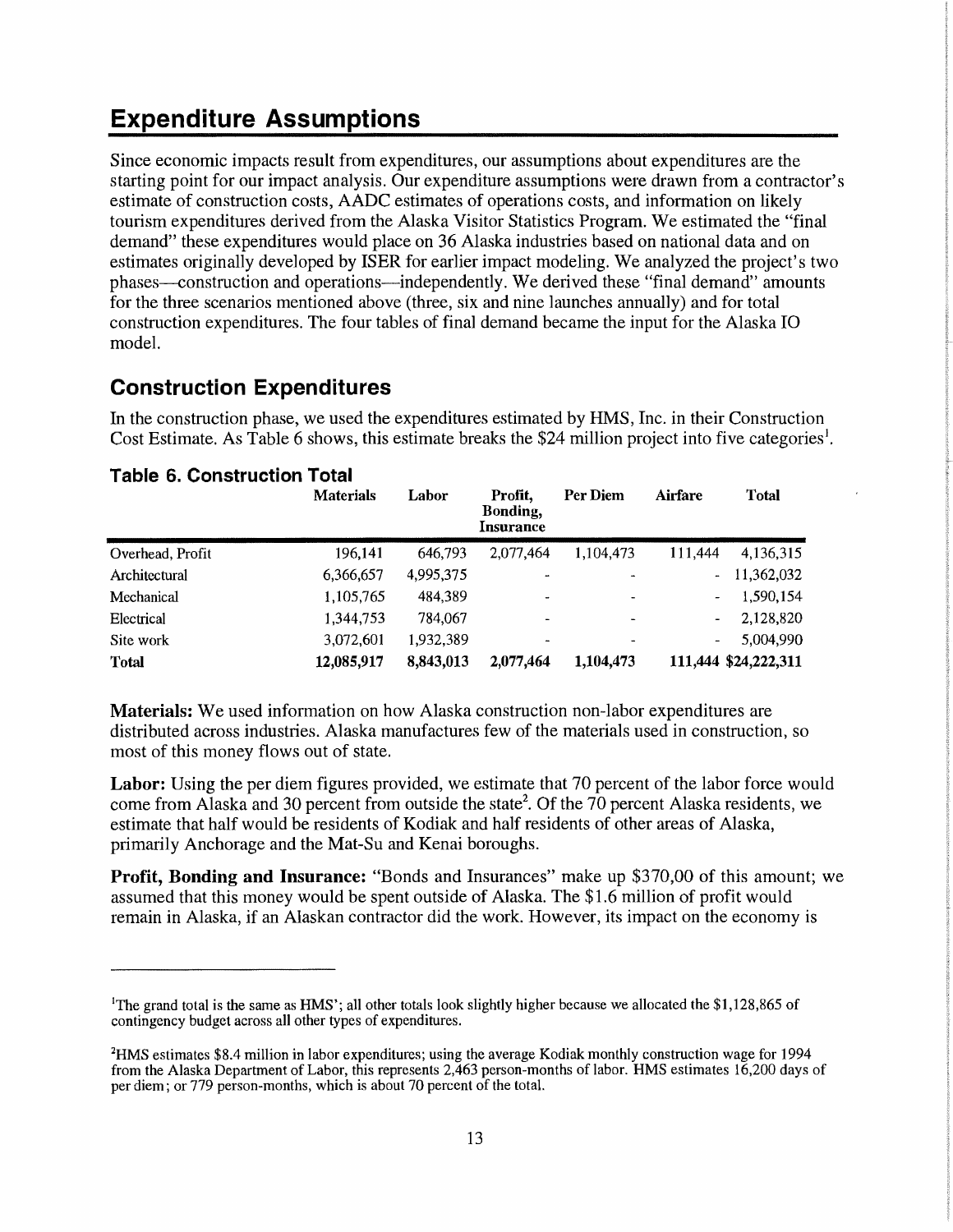difficult to predict, in the absence of information on how and where the contractor would spend that profit.

**Per Diem:** The contractor estimate is \$65 per day. We have allocated this to \$30 per day for lodging (two persons to a room); \$30 per day for food, and \$5 per day towards a shared vehicle<sup>3</sup>. We assumed all expenditures took place in Kodiak, although vehicle expenditures might possibly be in Anchorage.

**Airfare:** We assumed this was spent out of state.

#### **Operations**

As discussed in the methodology section, we looked at three possible levels of facility operation: three, six, and nine launches per year. We considered three general types of expenditures:

- expenditures made by AADC to operate the facility;
- expenditures made by the launch principals to conduct the launch;
- expenditures made by individuals working on Kodiak for the launch, beyond their per diem expenditures.

#### **AADC Expenditures**

AADC expects to contract maintenance of the launch facility, and expects that the contractor will commit the equivalent of 2 to 3 full time jobs to the various duties required for security, maintenance and administration of the facility. In the absence of any launches, the labor cost for these activities would be about \$175,000. In addition, AADC also would expect to have to spend about \$195,000 for maintenance materials, utilities, and insurance (see Table 7).

| $1.00019 - 1.1 - 1.000119 - 11.001114 - 11.00119 - 1.00019 - 1.00019 - 1.00019 - 1.00019 - 1.00019 - 1.00019 - 1.00019 - 1.00019 - 1.00019 - 1.00019 - 1.00019 - 1.00019 - 1.00019 - 1.00019 - 1.00019 - 1.00019 - 1.00019 - 1.00019 - 1.00019 - 1.00$ |                  |           |             |                 |              |  |  |  |
|--------------------------------------------------------------------------------------------------------------------------------------------------------------------------------------------------------------------------------------------------------|------------------|-----------|-------------|-----------------|--------------|--|--|--|
|                                                                                                                                                                                                                                                        | <b>Materials</b> | Labor     | Electricity | <b>Services</b> | <b>Total</b> |  |  |  |
| Security                                                                                                                                                                                                                                               |                  | 100,000   |             |                 |              |  |  |  |
| Maintenance                                                                                                                                                                                                                                            | 5,000            | 65,000    |             |                 |              |  |  |  |
| Insurance                                                                                                                                                                                                                                              |                  |           |             | 70,000          |              |  |  |  |
| Administrative                                                                                                                                                                                                                                         |                  | 10,000    |             |                 |              |  |  |  |
| <b>Utilities</b>                                                                                                                                                                                                                                       |                  |           | 120,000     |                 |              |  |  |  |
| Total                                                                                                                                                                                                                                                  | \$5,000          | \$175,000 | \$120,000   | \$70,000        | \$370,000    |  |  |  |

AADC would incur additional expenses for each launch operation, but some of these expenses would be offset by reductions in some yearly maintenance costs. For instance, if AADC provides 24-hour security during a launch, they will not need to pay for the security checks which would take place in the absence of launch activity. The net additional costs per launch for operating the facility are shown in Table 8. The labor costs represent about 14 people employed for the 2 month launch operations period.

<sup>&</sup>lt;sup>3</sup>This cost estimate does not include a construction camp; workers would have to travel from available lodging about 30 miles away, presumably using rented or leased vehicles.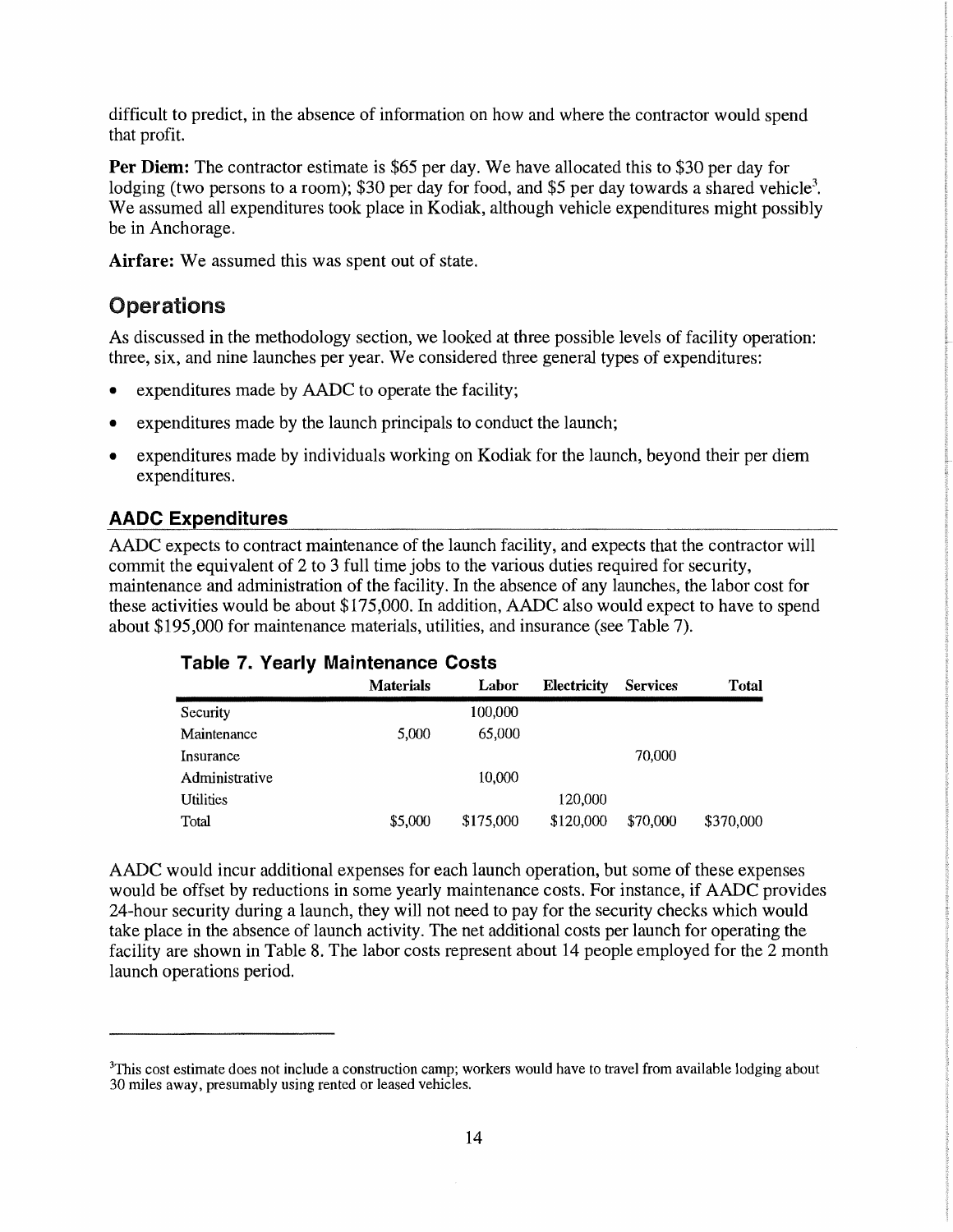|                            | <b>Materials</b> | Labor    | <b>Electricity</b> | <b>Total</b> |
|----------------------------|------------------|----------|--------------------|--------------|
| <b>Operations Planning</b> |                  | 20,000   |                    |              |
| Admin                      |                  | 38,000   |                    |              |
| Operational Costs*         |                  | 50,000   |                    |              |
| Maintenance                | 786              | 10,214   |                    |              |
| <b>Utilities</b>           |                  |          | 5,000              |              |
| Security                   |                  | (20,000) |                    |              |
| Total                      | 786              | 98,214   | 5,000              | \$104,000    |

#### **Table 8. Net Additional Costs per Launch**

\*May include security, maintenance and administrative costs

#### **Launch Provider Expenditures**

AADC anticipates that launch providers will bring an average of 100 people to Kodiak for the 60 day launch period. The major expenditure on Kodiak for the provider will be the per diem costs of these people, estimated at \$120 per person per day (\$75 per day single room; \$40 per day food, \$5 per day shared transportation). In addition, we anticipate the launch provider may hire local  $(A$ laska) technicians. Low levels of launch activity  $(4 \text{ or fewer launch per year})$  would support temporary hire technicians who would be paid per diem as well as an entry level wage; five technicians would be needed for 2 months for each launch. Five or more launches per year could support more highly skilled full time technicians; although each would be paid more, fewer would be needed (six to handle 6 launches per year; eight to handle 9 launches per year). As full time employees, they would be expected to live on Kodiak and not incur per diem costs. These expenses are shown in Table 9.

#### **Table 9. Local Expenses by the Launch Principal**

#### **Launch Technicians**

|                                      | Hourly<br>Cost | <b>Total</b><br><b>Cost</b> | Lodging       | Food           | <b>Vehicle</b> |
|--------------------------------------|----------------|-----------------------------|---------------|----------------|----------------|
| Option A- temp workers               |                |                             | (shared room) |                | (shared)       |
| Wage for 1 PT launch<br>technician   | \$16.83        | $$5,791$ for 2 months       | \$37.50       | \$40           | \$5            |
| Per Diem for 1 technician            |                |                             | \$2,250       | \$2,400        | \$300          |
| Option B - FT workers                |                |                             |               |                |                |
| Wage for 1 FT launch<br>technician   | \$25.04        | \$65,095 for full year      | $\mathbf 0$   | $\overline{0}$ | $\theta$       |
| Benefits for full time technician    | \$6.26         |                             |               |                |                |
| <b>Visitor Per Diem Expenditures</b> |                |                             |               |                |                |
|                                      |                |                             | Lodging       | Food           | <b>Vehicle</b> |

|              |       | Loaging   | rood      | vemcie   |
|--------------|-------|-----------|-----------|----------|
| No of People | 100   |           |           |          |
| \$/day       | \$120 | \$75      | \$40      | \$5      |
| No. of days  | 60    | \$450,000 | \$240,000 | \$30,000 |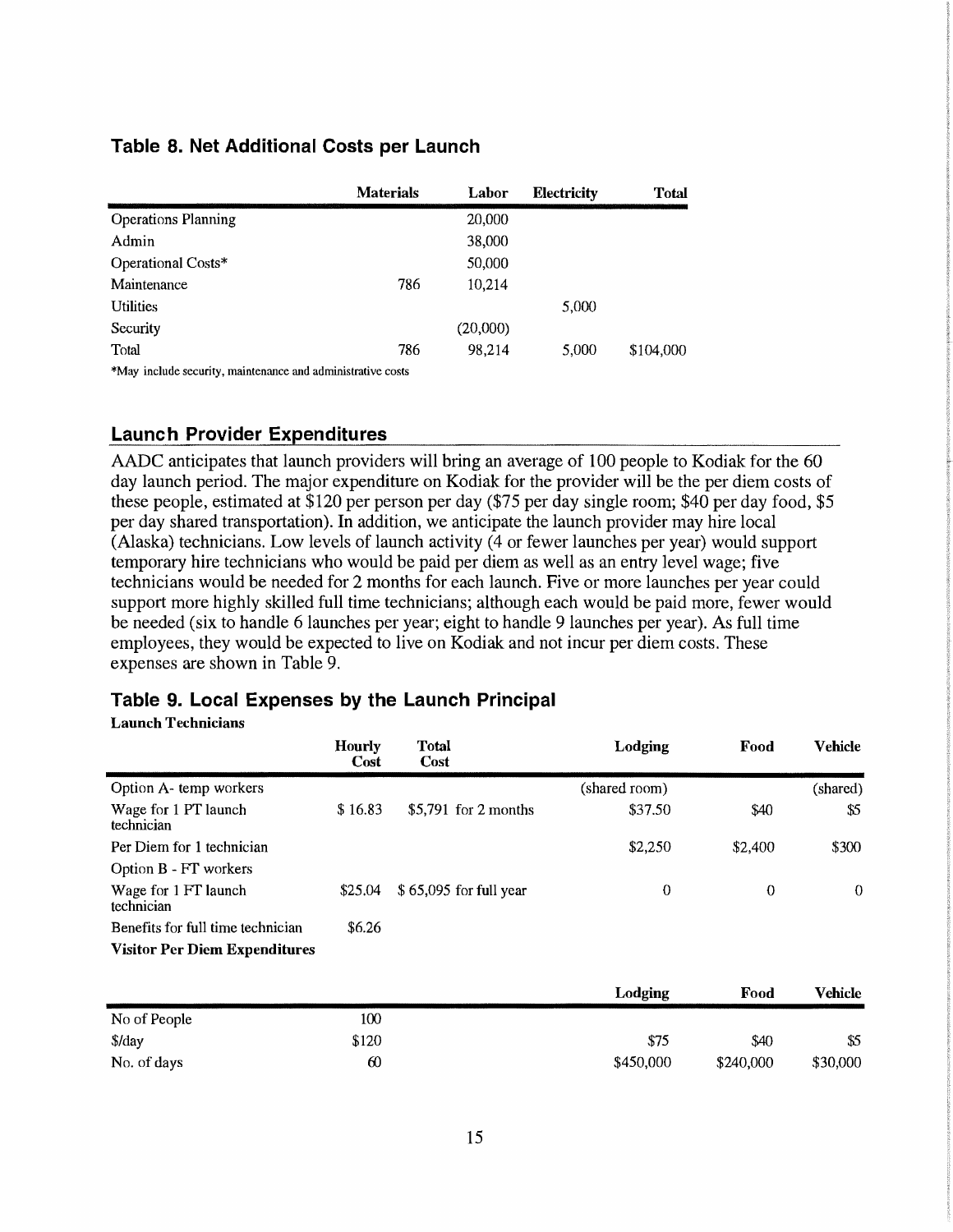Table 10 shows how all these expenditures come together for three, six or nine launches per year.

### **Table 10. Annual Expenditures**

#### **3 Launches/ Year**

|                                               | Materials                | Labor                        | Electricity              | Services                 | Lodging   | Food     | Vehicle |             |
|-----------------------------------------------|--------------------------|------------------------------|--------------------------|--------------------------|-----------|----------|---------|-------------|
| Security                                      |                          | 40,000                       | $\ddot{\phantom{1}}$     |                          |           |          |         |             |
| Maintenance                                   | 2,000                    | 26,000                       |                          |                          |           |          |         |             |
| Insurance                                     | $\overline{\phantom{a}}$ | $\qquad \qquad \blacksquare$ | $\overline{\phantom{a}}$ | 70,000                   |           |          |         |             |
| Administrative                                | $\overline{\phantom{a}}$ | 4,000                        |                          |                          |           |          |         |             |
| <b>Utilities</b>                              |                          | $\qquad \qquad \blacksquare$ | 120,000                  | $\overline{\phantom{0}}$ |           |          |         |             |
| Operations Planning                           | $\blacksquare$           | 60,000                       |                          | -                        |           |          |         |             |
| Admin                                         | $\overline{\phantom{a}}$ | 120,000                      |                          | -                        |           |          |         |             |
| Operational Costs                             | $\blacksquare$           | 150,000                      |                          | -                        |           |          |         |             |
| Maintenance                                   | 5,357                    | 69,643                       |                          | ۰                        |           |          |         |             |
| <b>Utilities</b>                              | ۰                        | ٠                            | 15,000                   |                          |           |          |         |             |
| Launch Technicians<br>5 part time tech/launch |                          | \$86,860                     |                          |                          | \$33,750  | \$36,000 | \$4,500 |             |
| Visitor Per Diem                              |                          |                              |                          |                          | 1,350,000 | 720,000  | 90,000  |             |
| TOTAL                                         | 7,357                    | 556,503                      | 135,000                  | 70,000                   | 1,383,750 | 756,000  | 94,500  | \$3,003,110 |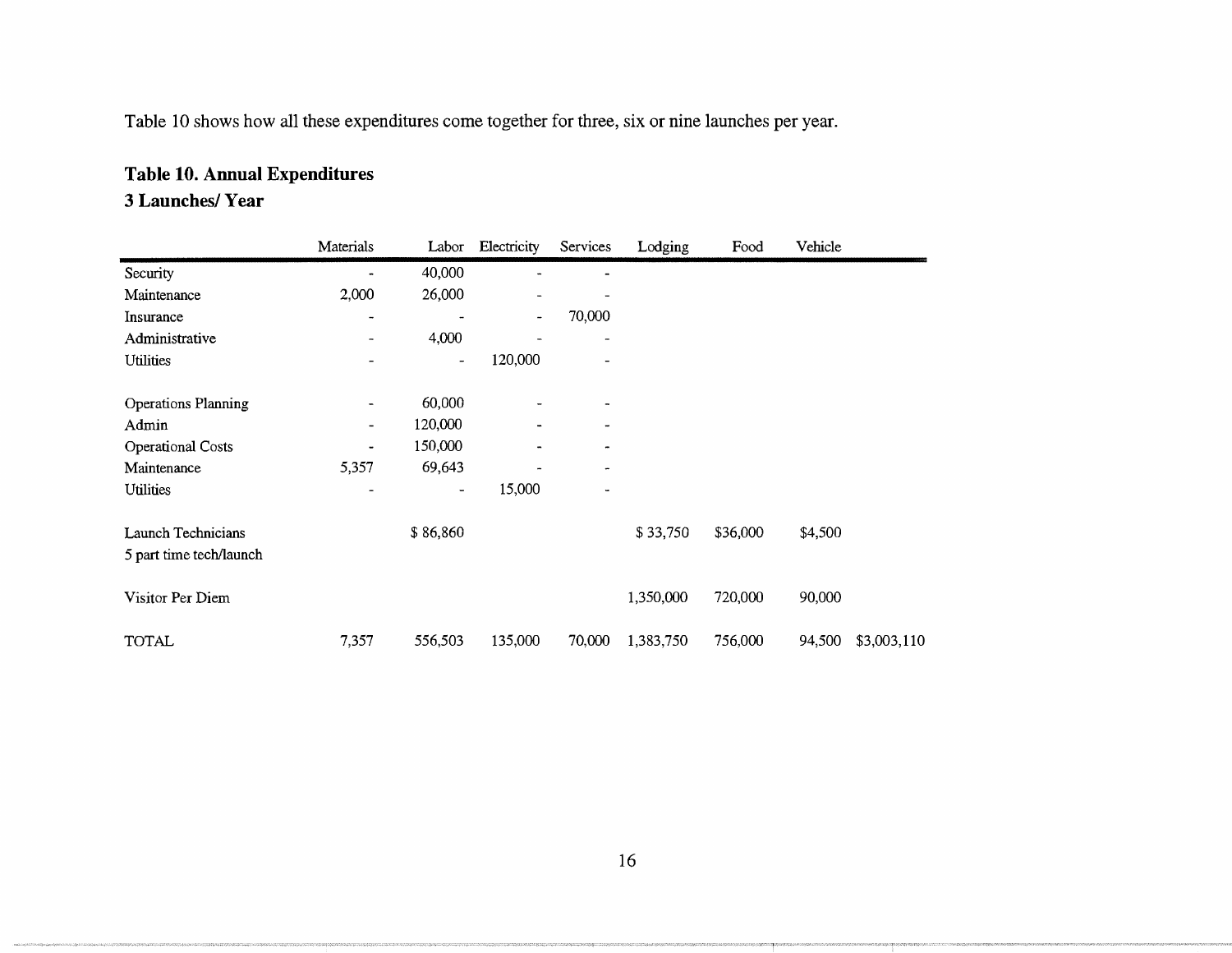# **Table 10. Annual Expenditures (cont'd)**

### **6 Launches/Year**

|                            | Materials | Labor     | Electricity | Services | Lodging   | Food      | Vehicle |             |
|----------------------------|-----------|-----------|-------------|----------|-----------|-----------|---------|-------------|
| Security                   |           |           |             |          |           |           |         |             |
| Maintenance                |           |           |             |          |           |           |         |             |
| Insurance                  |           |           |             | 70,000   |           |           |         |             |
| Administrative             |           |           |             |          |           |           |         |             |
| Utilities                  |           |           | 120,000     |          |           |           |         |             |
| <b>Operations Planning</b> |           | 120,000   |             |          |           |           |         |             |
| Admin                      |           | 240,000   |             |          |           |           |         |             |
| <b>Operational Costs</b>   |           | 300,000   |             |          |           |           |         |             |
| Maintenance                | 10,714    | 139,286   |             |          |           |           |         |             |
| Utilities                  |           | -         | 30,000      |          |           |           |         |             |
| Launch Technicians         |           | 390,572   |             |          |           |           |         |             |
| 6 full time technicians    |           |           |             |          |           |           |         |             |
| Visitor Per Diem           |           |           |             |          | 2,700,000 | 1,440,000 | 180,000 |             |
| <b>TOTAL</b>               | 10,714    | 1,189,858 | 150,000     | 70,000   | 2,700,000 | 1,440,000 | 180,000 | \$5,740,572 |

17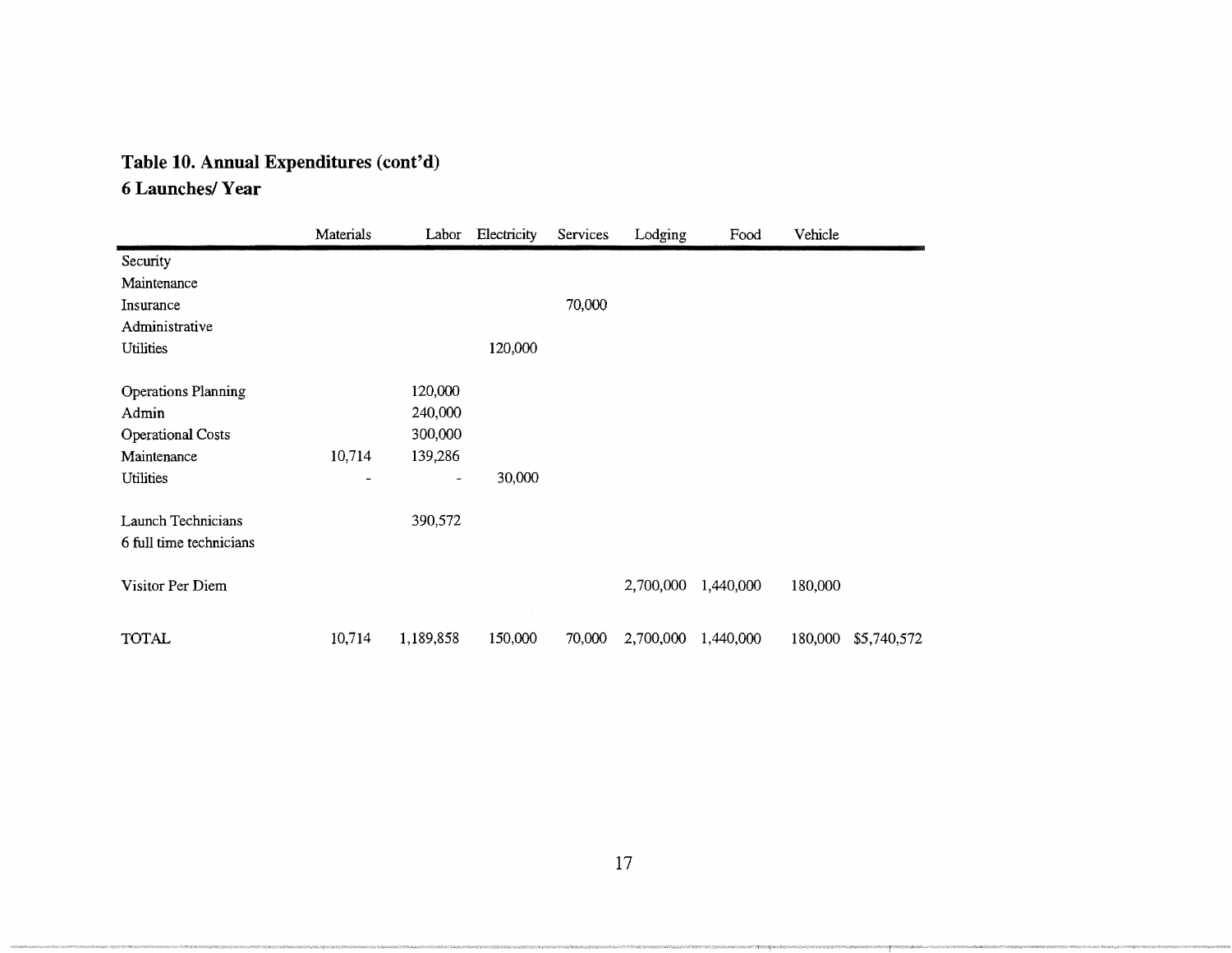## **Table 10. Annual Expenditures (cont'd)**

### **9 Launches/Year**

|                               | Materials | Labor     | Electricity | Services | Lodging   | Food      | Vehicle |             |
|-------------------------------|-----------|-----------|-------------|----------|-----------|-----------|---------|-------------|
| Security                      |           |           |             |          |           |           |         |             |
| Maintenance                   |           |           |             |          |           |           |         |             |
| Insurance                     |           |           |             | 70,000   |           |           |         |             |
| Administrative                |           |           |             |          |           |           |         |             |
| <b>Utilities</b>              |           |           | 120,000     |          |           |           |         |             |
| <b>Operations Planning</b>    |           | 180,000   |             |          |           |           |         |             |
| Admin                         |           | 360,000   |             |          |           |           |         |             |
| <b>Operational Costs</b>      |           | 450,000   |             |          |           |           |         |             |
| Maintenance                   | \$16,071  | \$208,929 |             |          |           |           |         |             |
| <b>Utilities</b>              |           |           | 45,000      |          |           |           |         |             |
| Launch Technicians (opt<br>B) |           | \$520,763 |             |          |           |           |         |             |
| 8 full time technicians       |           |           |             |          |           |           |         |             |
| Visitor Per Diem              |           |           |             |          | 4,050,000 | 2,160,000 | 270,000 |             |
| <b>TOTAL</b>                  | 16,071    | 1,719,691 | 165,000     | 70,000   | 4,050,000 | 2,160,000 | 270,000 | \$8,450,763 |

 $\omega$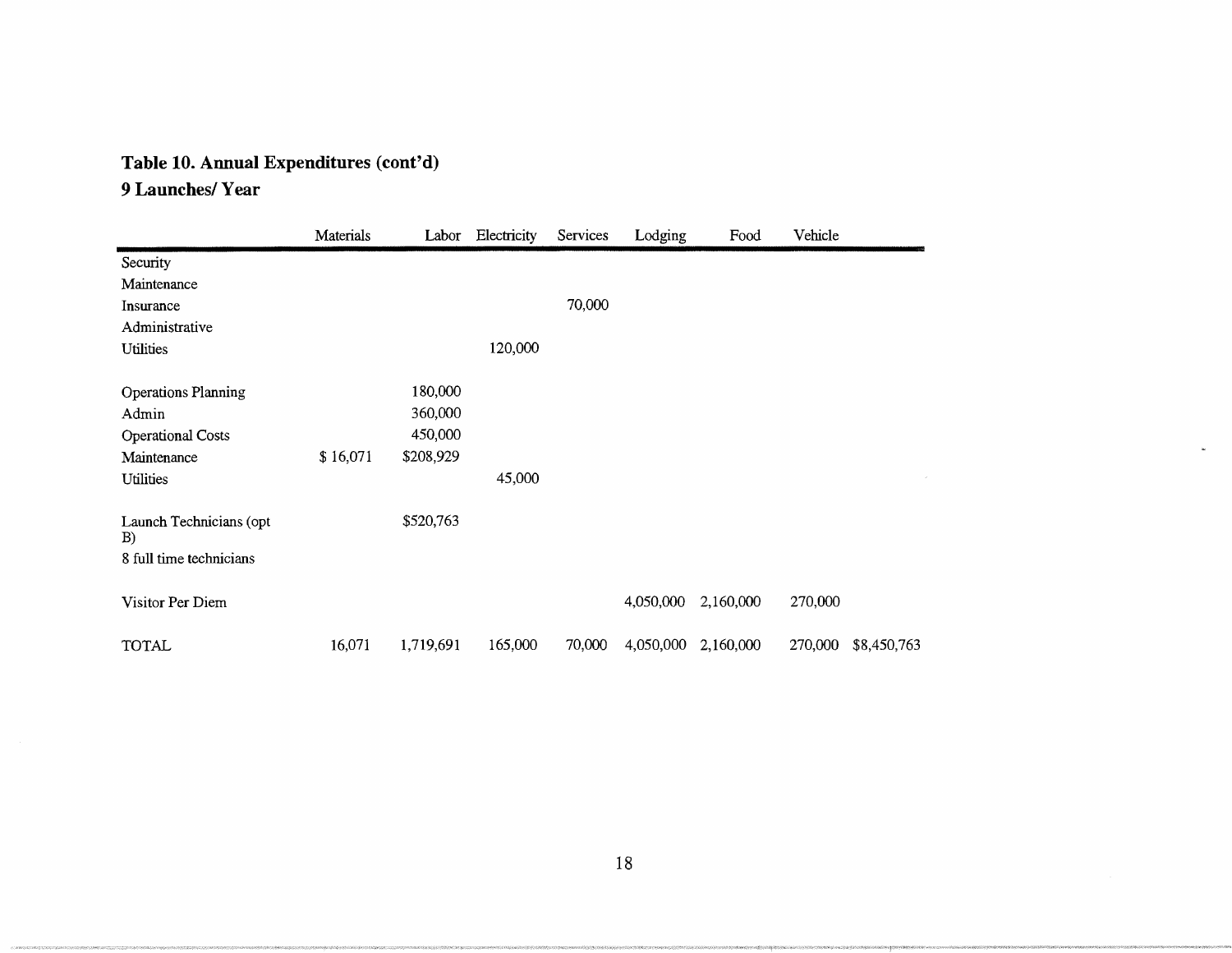#### **Tourism Expenditures by Launch Visitors**

In our estimates above, launch providers bring about 100 people to Kodiak for 60 days for each launch. Some of these visitors will take advantage of the wide recreational and tourism opportunities available on Kodiak, and elsewhere in Alaska. In order to estimate how much these visitors might spend, we used data from the Alaska Visitor Statistics Program, which is conducted by the McDowell Group for the Division of Tourism, Alaska Department of Commerce and Economic Development. This study provides instate expenditure patterns by visitors to Alaska. It provides descriptions of these expenditures for different types of visitors (e.g. business, pleasure, visiting friends), different times of year, and different regions. Because there were few business visitors to southwest, expenditure patterns there were dominated by pleasure visitors. We used information on business visitors throughout Alaska.

We looked at expenditure patterns of summer<sup>4</sup> and winter visitors, and of visitors who said they were in Alaska for business only, and those who said they were in Alaska for both business and pleasure. Most visitors were here for much less than 60 days—the average was one to two weeks. For our launch visitors, food and lodging was paid as per diem by the launch provider; extra expenditures would be for tours, gifts, souvenirs, recreation, and a variety of expenditures grouped under "personal expenditures"<sup>5</sup>. Personal expenditures are probably closely related to length of trip, and we have calculated a per person, per day amount for them. Tour, gift, and souvenir expenditures are more likely to be constrained by the visitor's disposable income, and will vary less with the length of the visit. For those expenditures we calculated a per person, per trip amount. Table 11 shows the reported expenditures for visitors to Alaska.

|                                                  | <b>Business Only</b> |                      |                | <b>Business and Pleasure</b> |
|--------------------------------------------------|----------------------|----------------------|----------------|------------------------------|
|                                                  | Summer 1993          | Fall/Winter<br>93/94 | Summer<br>1993 | Fall/Winter<br>93/94         |
| Total Expenditures per Person                    | \$398                | \$559                | \$904          | \$432                        |
| Total net of Food, Lodging                       | \$132                | \$183                | \$487          | \$184                        |
| Average Nights Spent in Alaska (VES)             | 8.4                  | 4.5                  | 10.1           | 8.2                          |
| Per Person Per day Lodging                       | \$19.76              | \$52.22              | \$25.15        | \$18.41                      |
| Per Person Per Day Food                          | \$11.90              | \$31.33              | \$16.14        | \$11.83                      |
| Per Person Per Day Personal Expenditures         | \$2.62               | \$3.11               | \$3.76         | \$5.12                       |
| Per Person Per trip tours, gifts, clothing, misc | \$36.00              | \$49.00              | \$285.00       | \$92.00                      |

#### **Table 11. Reported Expenditures for Business and Business/Pleasure Alaska Visitors**

<sup>4</sup>Summer is defined as May through September

<sup>&</sup>lt;sup>5</sup>Personal expenditures include telephone, laundry, sundries/drugs, reading matter and photo supplies.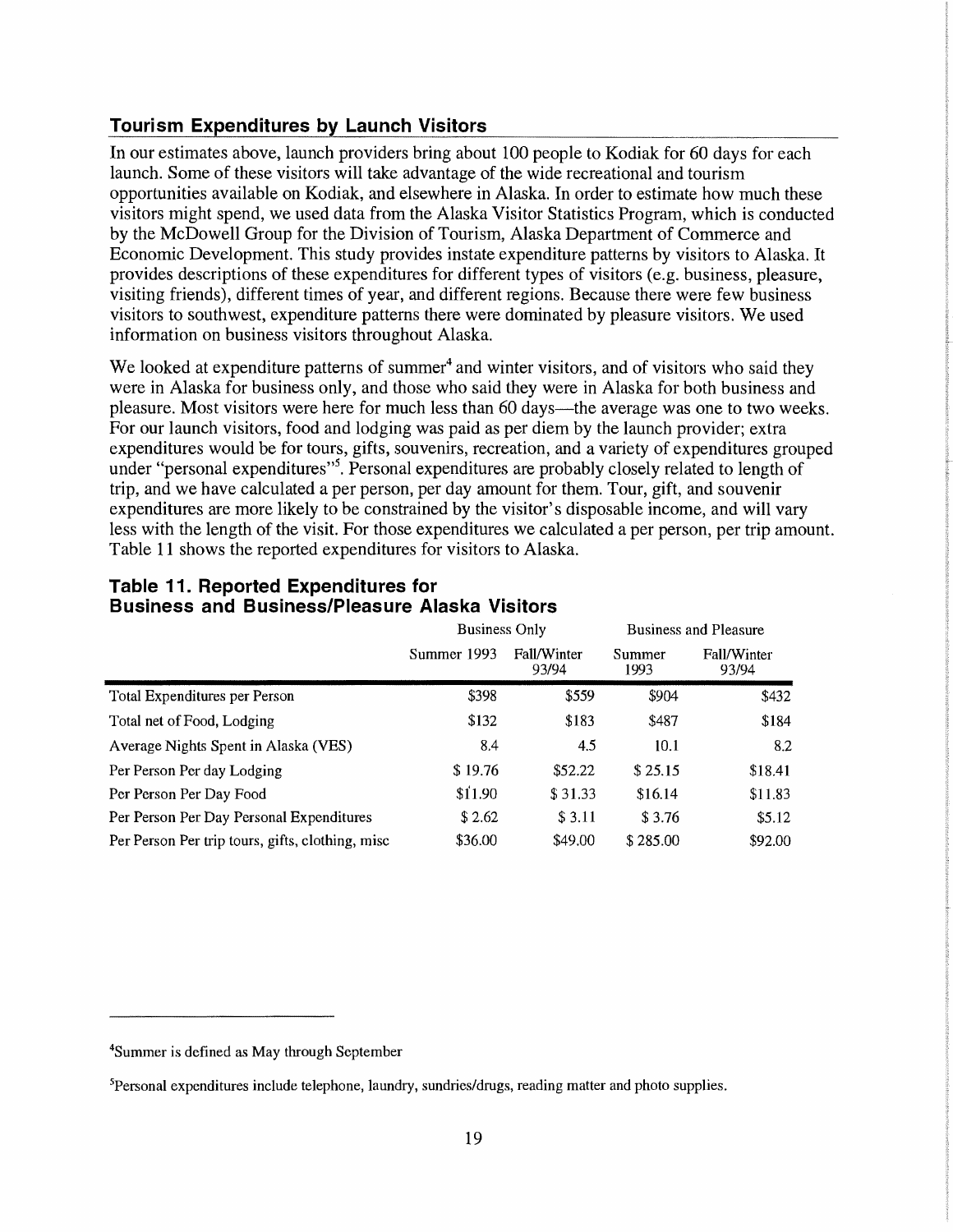We then developed low, medium and high estimates of the number and type of visitors, shown in Table 12.

|                                  | Low  | Medium | High |
|----------------------------------|------|--------|------|
| Number of People                 | 100  | 125    | 150  |
| Percent Business Only            | 100% | 75%    | 50%  |
| <b>Percent Business/Pleasure</b> | በ‰   | 25%    | 50%  |
| Percent Summer                   | 50%  | 50%    | 50%  |
| Number of days                   | 60   | 60     | 60   |

#### **Table 12. Visitor Characteristic Assumptions**

Based on these numbers we generated low, medium, and high expenditure estimates per launch as shown in Table 13. Because the variation in expenditures was small compared to other expenditures in our analysis, we used only the medium per launch tourist spending estimate to generate annual tourism expenditures (Table 14) for three, six and nine launches per year.

#### **Table 13. Tourism Expenses Per Launch**

|                  | Low      | Mid      | High     |
|------------------|----------|----------|----------|
| Tours/recreation | \$1.337  | \$6,579  | \$11,821 |
| Gifts, Souvenirs | \$14,889 | \$19,353 | \$23,817 |
| Clothing         | \$1,978  | \$3,845  | \$5,712  |
| Total            | \$18,204 | \$29,777 | \$41,350 |

#### **Table 14. Annual Tourism Expense Estimates**

(using mid-level tourism expenditures)

| Launches/Year    | 3        | 6         | 9         |
|------------------|----------|-----------|-----------|
| Tours/Recreation | \$19,737 | \$39,474  | \$59,211  |
| Gifts, Souvenirs | \$58,059 | \$116,118 | \$174,177 |
| Clothing         | \$11,534 | \$23,068  | \$34.602  |
| Total            | \$89,330 | \$178,660 | \$267,990 |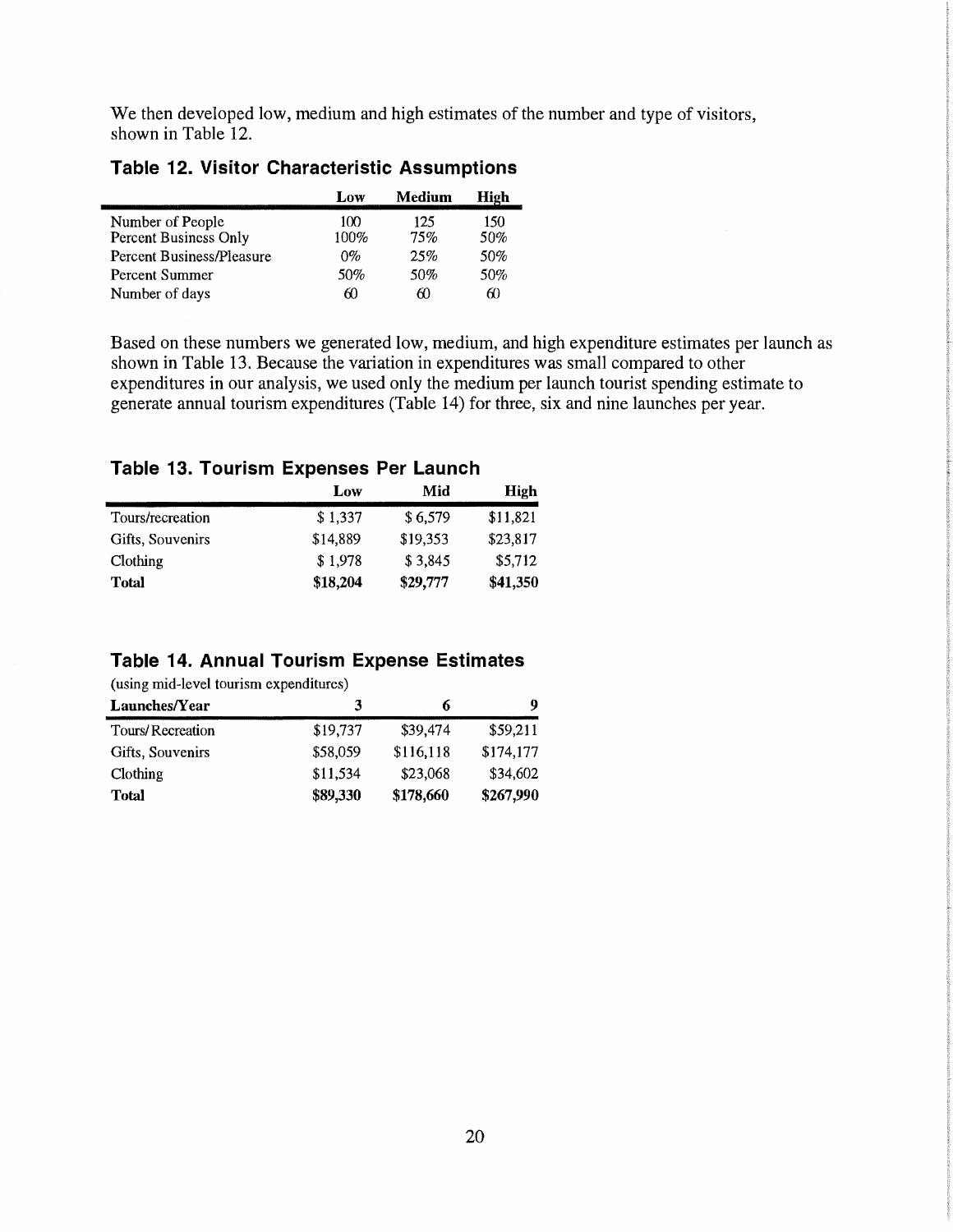# **Economic Impacts**

The KLC will primarily affect the Kodiak and Alaska economy in two ways. First, during the construction phase there will be a significant increase in economic activity that will increase spending and employment in the local and state economies. Second, once construction is completed, the operation and maintenance of the facility will inject significant spending into the regional and local economies. We have assessed the impact from these areas of spending, and also of the tourism spending by visitors in Alaska working on launches.

In addition there are several sources of impact we did not quantify, which are discussed in a later section. It appears likely that the project will produce profits. The profits themselves do not change the economic impacts; however, to the extent that those profits are spent in Alaska, they will have economic impacts here. We don't know how the profits will be spent; one possible scenario is that the state government will put any profits in the general fund as part of a strategy to keep taxes down; another possibility is that AADC will reinvest the profits in other Alaska aerospace development projects. Because of this uncertainty, and because the impacts vary widely with the way money is spent, we have not quantified impacts from potential profits. The second likely area of economic impacts that we can't quantify at this time is the general increase in tourism that the launch facility might generate. More tourists might decide to come to Alaska, and some visitors might decide to stay longer, increasing tourist spending in the state.

### **Construction Impact**

Table 15 shows the estimated impacts of the construction phase. The construction of the KLC is expected to begin in 1996 and expected to last 18 months. The estimated cost of the project is \$24 million. Based on cost estimates and the average Kodiak construction wage, workforce during the construction will average 90 to 100 workers from Alaska, and about 25 to 35 more from out of state. It's important to remember that the construction impacts are for the entire construction phase: 140 jobs over the construction period does not mean that there will be 140 Alaska residents employed for the entire time construction is underway. Rather it means that total construction payroll is about 140 times the average annual construction wage in Alaska.

Local employment would increase during the construction period not only from construction labor at the facility, but also because material and per diem expenditures would support other jobs in Kodiak and southcentral Alaska, primarily in lodging, food, retail trade and business services. The total increase in employment is small relative to Kodiak's largest sectors—seafood harvesting and processing-but still significant. Construction employment would increase by over 50 percent during the busiest times.

Over the 18-month construction period, Kodiak payroll would increase by a total of about \$4.5 million. This represents an increase of about  $1\%$  in total Kodiak personal income<sup>6</sup> for the construction period. The remainder of Alaska would also see a similar increase; the construction phase would increase total Alaska payroll by just over \$9 million.

<sup>6</sup>\$4.5 million over 18 months is about \$3 million per year, compared to the US BEA estimate of about \$300 million for total Kodiak personal income in 1993, the most recent year available.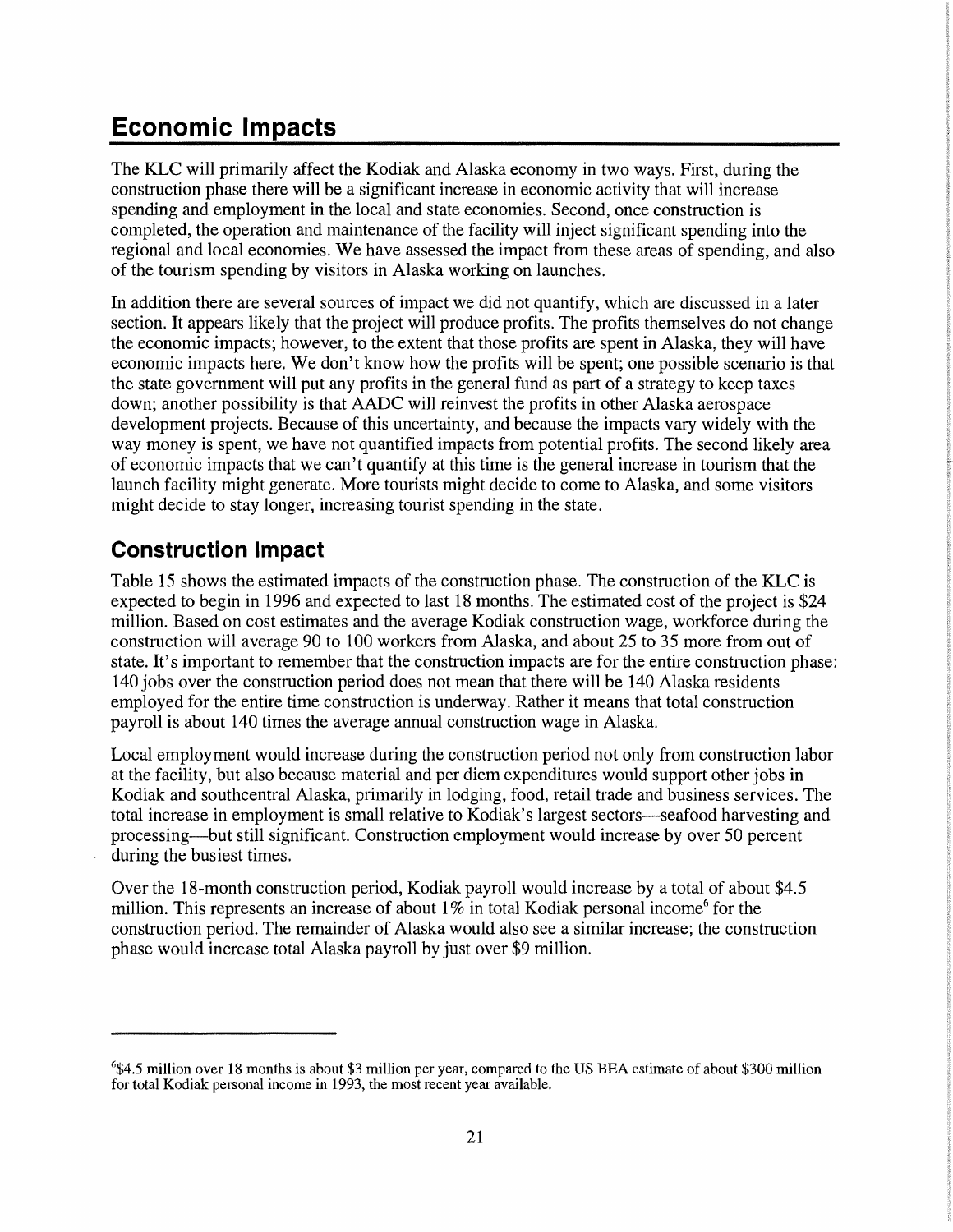## **Table 15. Kodiak Launch Facility Economic Impacts: Construction Phase**

|                        |                                                    | Remainder    |             |             |  |
|------------------------|----------------------------------------------------|--------------|-------------|-------------|--|
|                        |                                                    | <b>State</b> | Alaska      | Kodiak      |  |
| <b>Launch Facility</b> |                                                    |              |             |             |  |
|                        | Payroll                                            | \$6,190,109  | \$3,095,055 | \$3,095,055 |  |
|                        | Employment<br><b>Direct Effect Of Expenditures</b> | 140.0        | 70.0        | 70.0        |  |
|                        | Output                                             | \$3,543,131  | \$874,436   | \$2,668,695 |  |
|                        | Payroll                                            | \$1,151,368  | \$307,852   | \$843,516   |  |
|                        | Employment<br><b>Indirect/Induced Effect</b>       | 47.4         | 11.1        | 36.3        |  |
|                        | Output                                             | \$7,257,217  | \$5,099,038 | \$2,158,179 |  |
|                        | Payroll                                            | \$1,933,576  | \$1,310,824 | \$622,752   |  |
| <b>Total Effect</b>    | Employment                                         | 83.4         | 56.0        | 27.4        |  |
|                        | Output                                             | \$10,800,348 | \$5,973,473 | \$4,826,875 |  |
|                        | Payroll                                            | \$9,275,053  | \$4,713,730 | \$4,561,323 |  |
|                        | Employment                                         | 270.8        | 137.1       | 133.7       |  |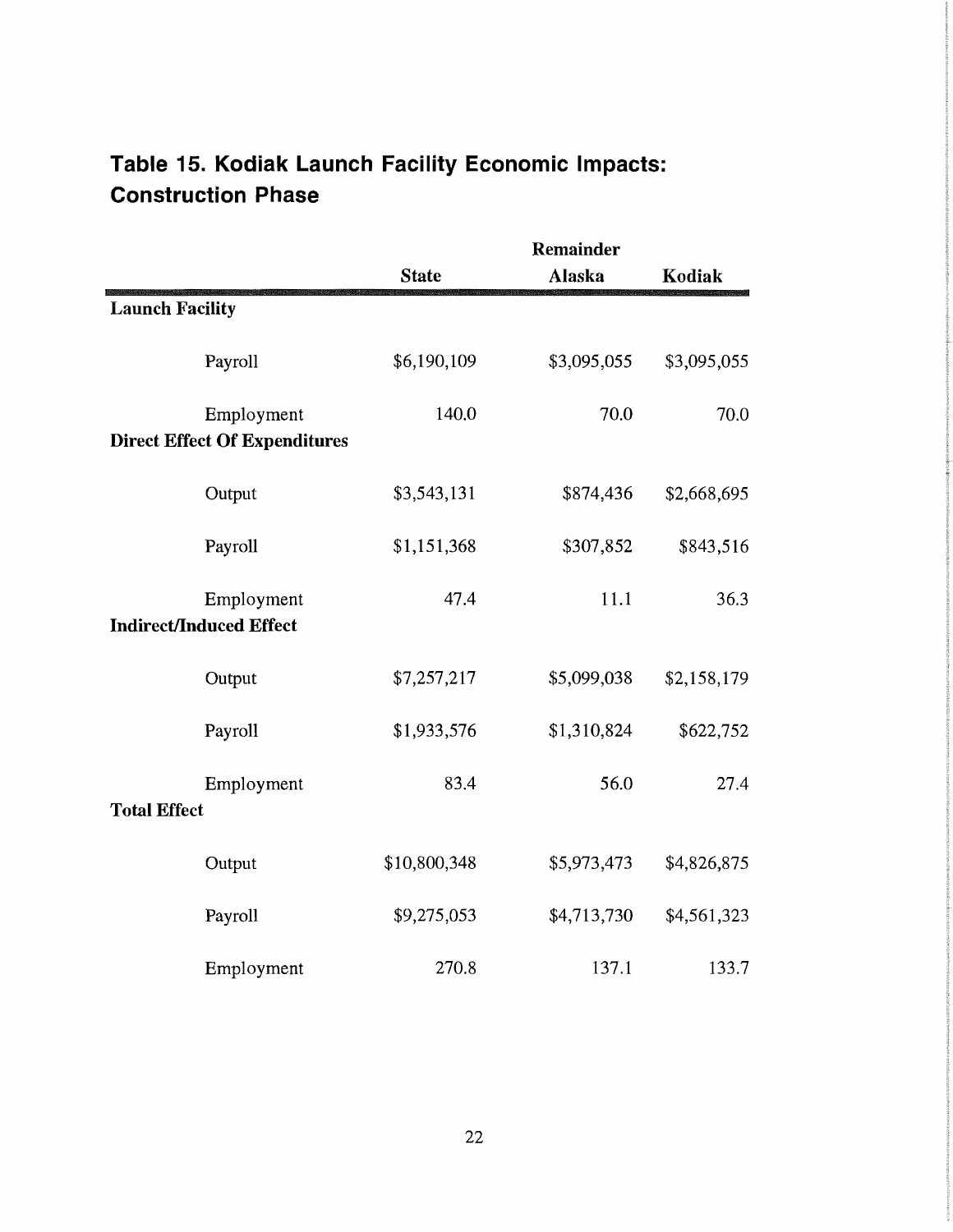### **Operation Impact**

While the construction impacts are significant, they are temporary. The operation of the launch facility provides an opportunity for long-term increases. We have analyzed operations in terms of annual expenditures, and so can interpret these results as annual jobs, payroll, and employment. Jobs, however, are not full-time equivalent jobs. In some industries, such as tourism, the average worker may be employed only a few months a year, and their average annual wages represent only those few months work. In others, the average annual earnings do reflect full-time, year-round work.

The economic impact of the KLC during the launch phase of the operations will vary depending on the number of launches the facility is actually able to attract. Depending on the growth in the market for LEO launches and assumptions as to the share of the market that the KLC could capture, the number of annual launches could vary between three and twelve. In examining the economic feasibility of the launch facility, AADC assumed that the number of launches would increase from one in 1997 to three in 1998 to seven by the middle of the first decade of the next century.

We assessed the economic impact of the launch facility at three levels. Three launches per year is just below what AADC expects it would need to cover all expenses (including the AADC budget), and represents our low estimate of impacts. Six launches per year represents a thriving facility which has captured adequate market share to provide a good return on investment. Nine launches per year, the high estimate, approaches the capacity of the facility. We have discussed the facility employment and expenditures for these scenarios above; the range of economic impacts is shown in tables 16, 17, and 18.

Kodiak employment would increase by 50 to 140 workers and Alaska employment by 60 to 180. As in the construction phase, most of the jobs not at the launch facility would be in retail trade, lodging, and food establishments. Kodiak's annual payroll would increase by \$1.5 million to just over \$4 million. This would be an increase of 0.5 percent to 1.5 percent of total personal income. Output (sales) would increase by over \$3 million. Because launch facility operations are not assumed to employ a significant number of Alaskans outside of Kodiak, the effects on the remainder of the state would be smaller than during the construction phase, but would still total over \$1 million annually in sales, \$300,000 in payroll, and 11 jobs.

While these impacts are small relative to Kodiak's major industries of fishing and fish processing, they are still significant. The Kodiak Launch Complex would be a significant change in the industrial structure of the region, adding a completely different form of economic activity. It would help to diversify the local economy by providing 50 to 140 jobs, none of which would depend on fish prices or abundance. These new jobs would help even out the employment fluctuations illustrated in Figure 1. Often diversification is accomplished or attempted by running counter to the market. Alaska tried this with agriculture projects near Point MacKenzie in the Mat-Su Borough, and with the development of the Delta Barley Project. However, these projects ran counter to the way in which markets worked, and only appeared feasible as a result of massive government subsidies.

The KLC project, on the other hand, appears to have a natural comparative advantage. There is open ocean south of Kodiak, so launching rockets in that direction is relatively safe. Transportation is relatively inexpensive, when compared to the total cost of a launch, and there are other technical advantages as well. Moreover, Kodiak has a literate population and a good level of expertise in high tech fields like communications, transportation, some areas of fishing. Finally, there is a local college, where education in areas that are specific to the needs of the KLC could be facilitated.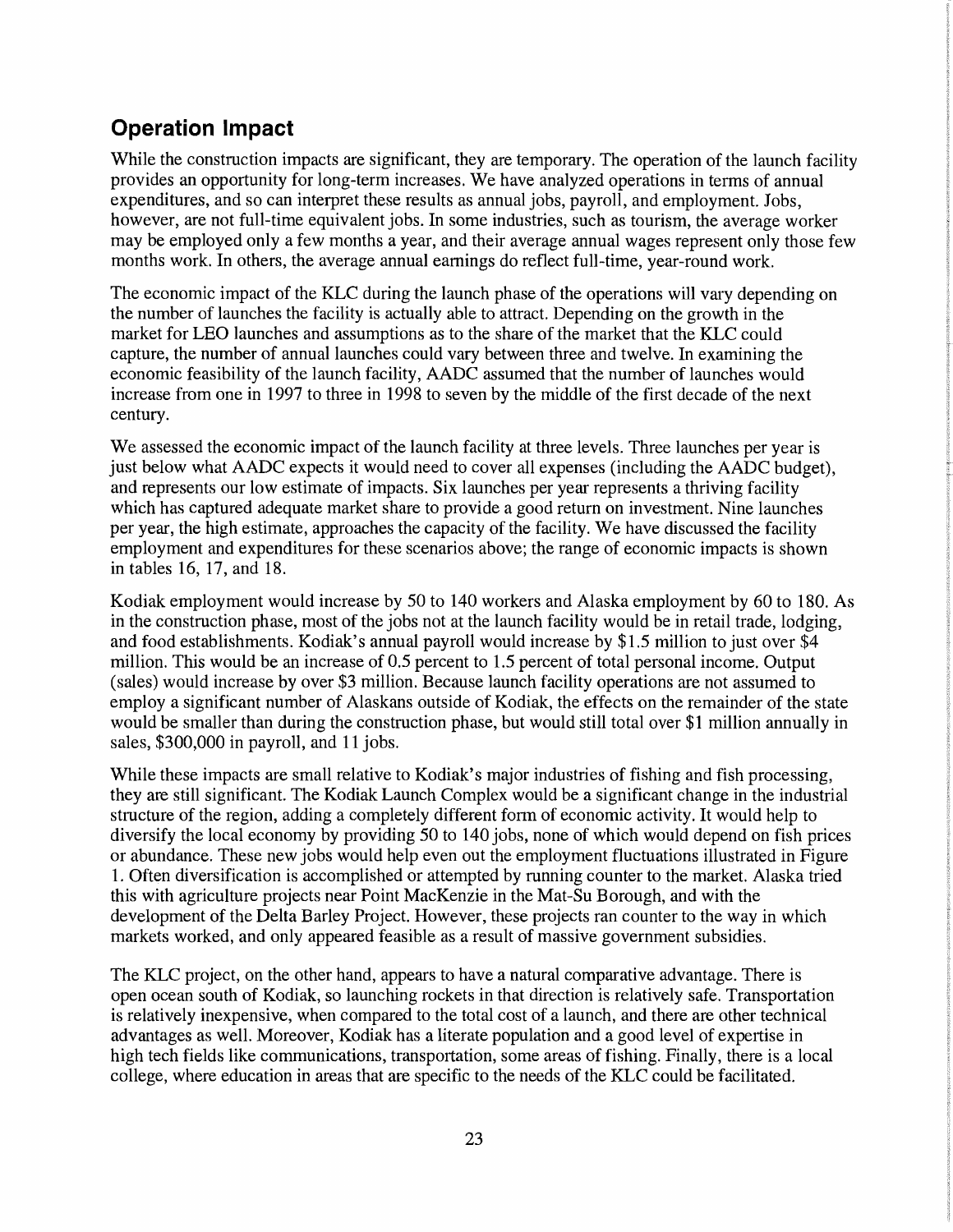# **Table 16. Kodiak Launch Facility Economic Impacts: Operating At 3 Launches Per Year**

|                        |                                                    | Remainder    |               |             |  |
|------------------------|----------------------------------------------------|--------------|---------------|-------------|--|
|                        |                                                    | <b>State</b> | <b>Alaska</b> | Kodiak      |  |
| <b>Launch Facility</b> |                                                    |              |               |             |  |
|                        | Payroll                                            | \$556,503    | \$55,650      | \$500,853   |  |
|                        | Employment<br><b>Direct Effect Of Expenditures</b> | 7.0          | 0.7           | 6.3         |  |
|                        | Output                                             | \$2,315,475  | \$36,858      | \$2,278,617 |  |
|                        | Payroll                                            | \$688,516    | \$14,271      | \$674,245   |  |
|                        | Employment<br><b>Indirect/Induced Effect</b>       | 34.8         | 0.7           | 34.1        |  |
|                        | Output                                             | \$1,987,748  | \$1,011,901   | \$975,847   |  |
|                        | Payroll                                            | \$522,721    | \$252,316     | \$270,405   |  |
| <b>Total Effect</b>    | Employment                                         | 21.3         | 10.1          | 11.2        |  |
|                        | Output                                             | \$4,303,223  | \$1,048,759   | \$3,254,464 |  |
|                        | Payroll                                            | \$1,767,740  | \$322,238     | \$1,445,502 |  |
|                        | Employment                                         | 63.0         | 11.5          | 51.6        |  |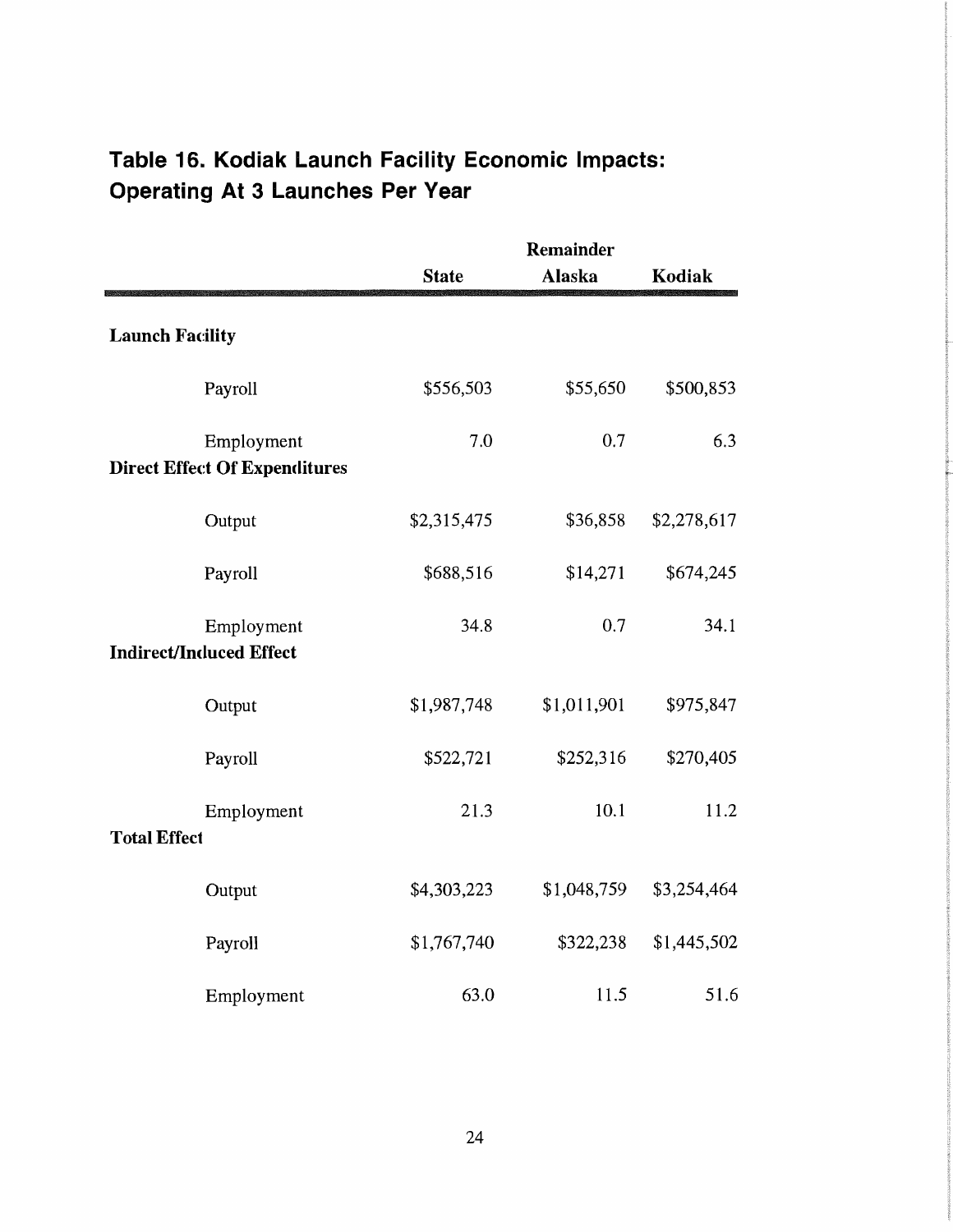|                                      | <b>State</b> | <b>Remainder</b><br>Alaska | Kodiak      |
|--------------------------------------|--------------|----------------------------|-------------|
| <b>Launch Facility</b>               |              |                            |             |
| Payroll                              | \$1,189,858  | \$118,986                  | \$1,070,872 |
| Employment                           | 8.0          | 0.8                        | 7.2         |
| <b>Direct Effect Of Expenditures</b> |              |                            |             |
| Output                               | \$5,050,846  | \$762,569                  | \$4,288,277 |
| Payroll                              | \$1,603,139  | \$310,541                  | \$1,292,598 |
| Employment                           | 78.1         | 12.5                       | 65.6        |
| <b>Indirect/Induced Effect</b>       |              |                            |             |
| $\int$ Output                        | \$4,171,206  | \$2,301,286                | \$1,869,919 |
| Payroll                              | \$1,118,136  | \$595,954                  | \$522,182   |
| Employment                           | 45.8         | 24.2                       | 21.7        |
| <b>Total Effect</b>                  |              |                            |             |
| Output                               | \$9,222,052  | \$3,063,855                | \$6,158,196 |
| Payroll                              | \$3,911,132  | \$1,025,480                | \$2,885,652 |
| Employment                           | 131.9        | 37.5                       | 94.4        |

# **Table 17. Kodiak Launch Facility Economic Impacts: Operating At 6 Launches Per Vear**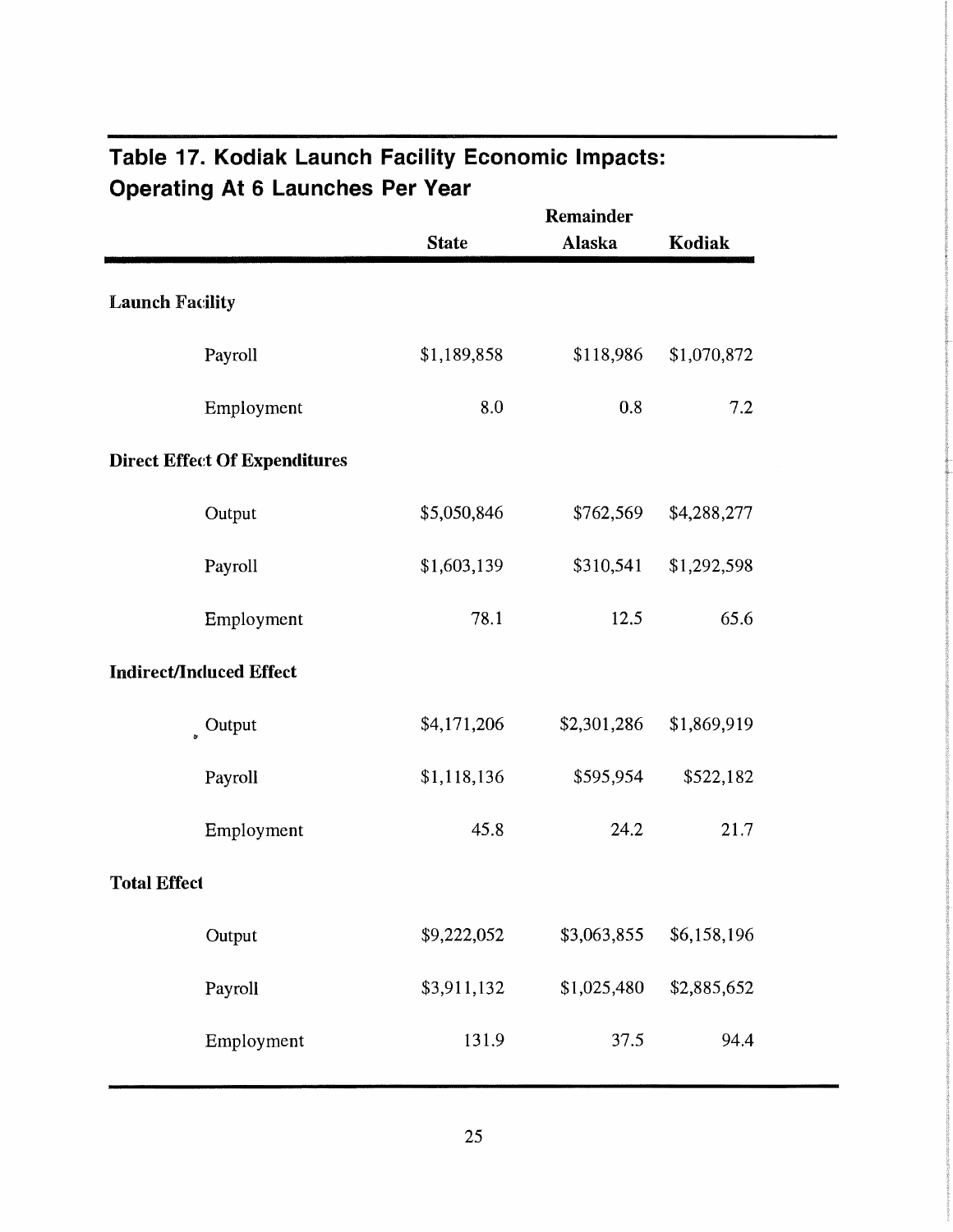# **Table 18. Kodiak Launch Facility Economic Impacts: Operating At 9 Launches Per Year**

|                        |                                      |              | Remainder   |             |  |
|------------------------|--------------------------------------|--------------|-------------|-------------|--|
|                        |                                      | <b>State</b> | Alaska      | Kodiak      |  |
| <b>Launch Facility</b> |                                      |              |             |             |  |
|                        | Payroll                              | \$1,719,691  | \$171,969   | \$1,547,722 |  |
|                        | Employment                           | 10.0         | 1.0         | 9.0         |  |
|                        | <b>Direct Effect Of Expenditures</b> |              |             |             |  |
|                        | Output                               | \$7,011,749  | \$645,790   | \$6,365,959 |  |
|                        | Payroll                              | \$2,254,081  | \$322,255   | \$1,931,826 |  |
|                        | Employment                           | 111.3        | 13.1        | 98.2        |  |
|                        | <b>Indirect/Induced Effect</b>       |              |             |             |  |
|                        | Output                               | \$5,927,651  | \$3,183,317 | \$2,744,334 |  |
|                        | Payroll                              | \$1,587,283  | \$819,402   | \$767,881   |  |
|                        | Employment                           | 65.0         | 33.2        | $-31.8$     |  |
| <b>Total Effect</b>    |                                      |              |             |             |  |
|                        | Output                               | \$12,939,400 | \$3,829,107 | \$9,110,293 |  |
|                        | Payroll                              | \$5,561,055  | \$1,313,626 | \$4,247,429 |  |
|                        | Employment                           | 186.3        | 47.3        | 139.0       |  |
|                        |                                      |              |             |             |  |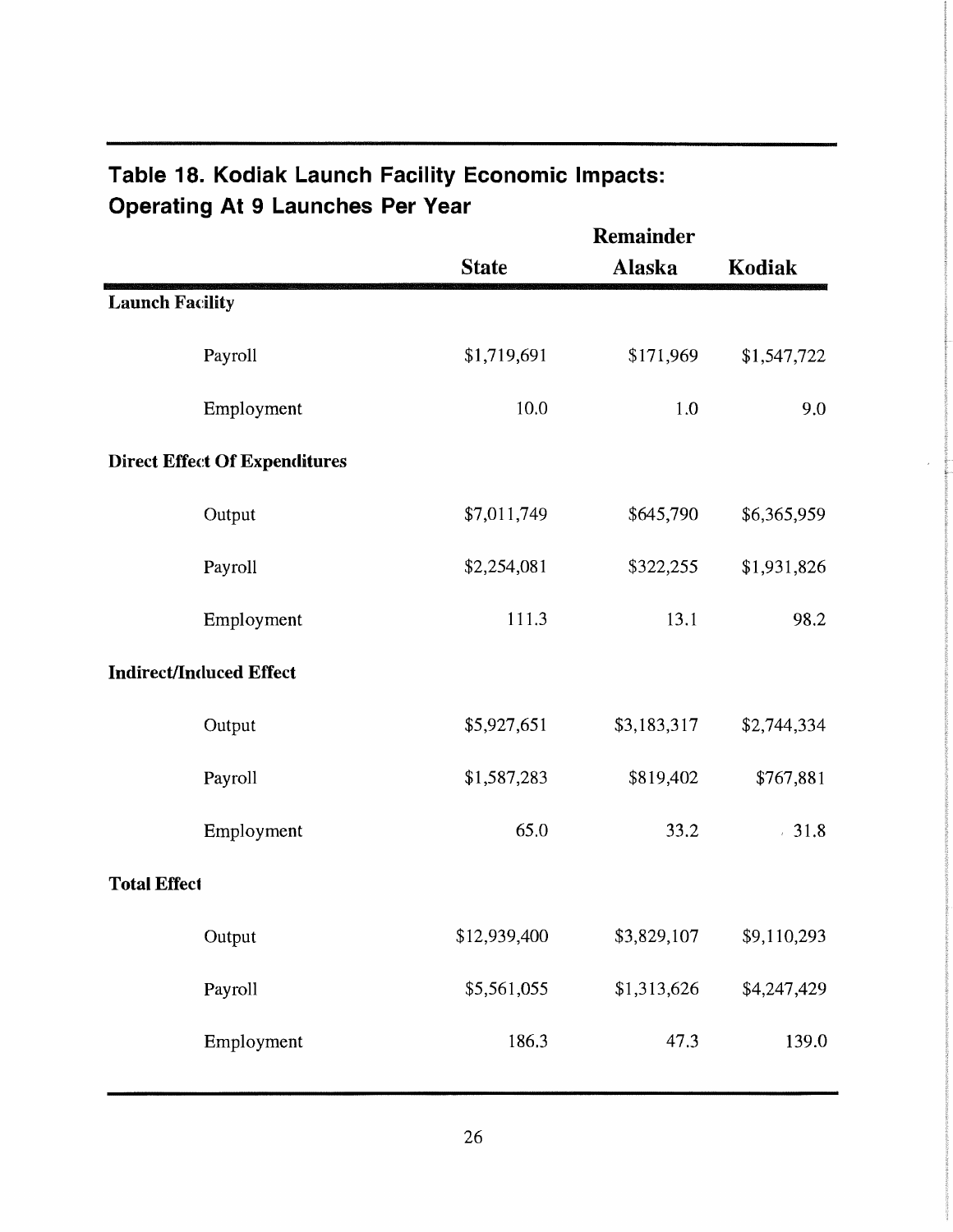# **Non-Quantifiable Effects**

There are numerous other impacts that may be difficult to quantify, but will nonetheless be present. The major portion of this analysis rests on well understood and universally appreciated economic processes. The multiplier concept, and its attendant relationships to the particular economic structure, has been studied and quantified in a variety of economic circumstances, and there is a great deal of agreement as to the size and direction of the impacts. There are other impacts that are less certain but still need to be elaborated.

### **Tourism**

In the foregoing model some of the staff and personnel of KLC customers who would travel to Kodiak to participate in launches were assumed to behave, in part, like tourists. Most business visitors to Alaska combine their visit with some amount of tourism; for some, it becomes an important component of their visit. For most launch provider personnel the satellite launching project will be their first visit to Alaska. Kodiak is a unique place, very different from the areas where the KLC customers live. It is assumed that these business visitors will behave (in terms of their spending) much like business visitors to other parts of Alaska who are combining their visit with tourism.

There would be other tourism impacts. First of all, the staffs of KLC customers will have some Alaska experience--experience that may encourage them to return in the future. They may see things during their launch visits that would interest them enough to draw them back to Kodiak or to other areas of Alaska during their vacations. To many people, Alaska seems to be a great distance from "America," and business trips to Alaska may show them how close it really is. For all these reasons, business trips related specifically to launches may also be catalysts for further travel to Alaska.

The launch facility in and of itself may be a draw for tourism. It is a new tourist attraction. At the margin, it may be the thing that causes some people to travel to and vacation in Alaska. The Florida Division of Tourism has cited the large numbers of people who gather to watch space shuttle launches. They estimate that roughly 200,000 people watch lift-offs at Cape Canaveral from the roads and highways near the launch facility. While there is no specific research as to what the actual economic impact of shuttle launches has been, economists at the Bureau of Economic Research at the University of Florida feel that the impact would be statistically verifiable.

It is conceivable that some tour operators in Kodiak might carve out a niche for satellite launch viewing trips. Satellite and rocket launches provide an interesting contrast to the rugged natural beauty of the Kodiak Archipelago. It is entirely possible that a flotilla of boats and other tourist facilities will arise catering to people interested in viewing rocket launches from Narrow Cape.

Finally, the launch complex may draw tourists from other areas of Alaska. In the discussion above the focus is on increased spending in Alaska by non-Alaskan tourists. If the KLC stimulates intrastate tourism, Alaskans may spend more of their vacation dollars here, and fewer elsewhere, thus keeping more Alaska dollars within the state.